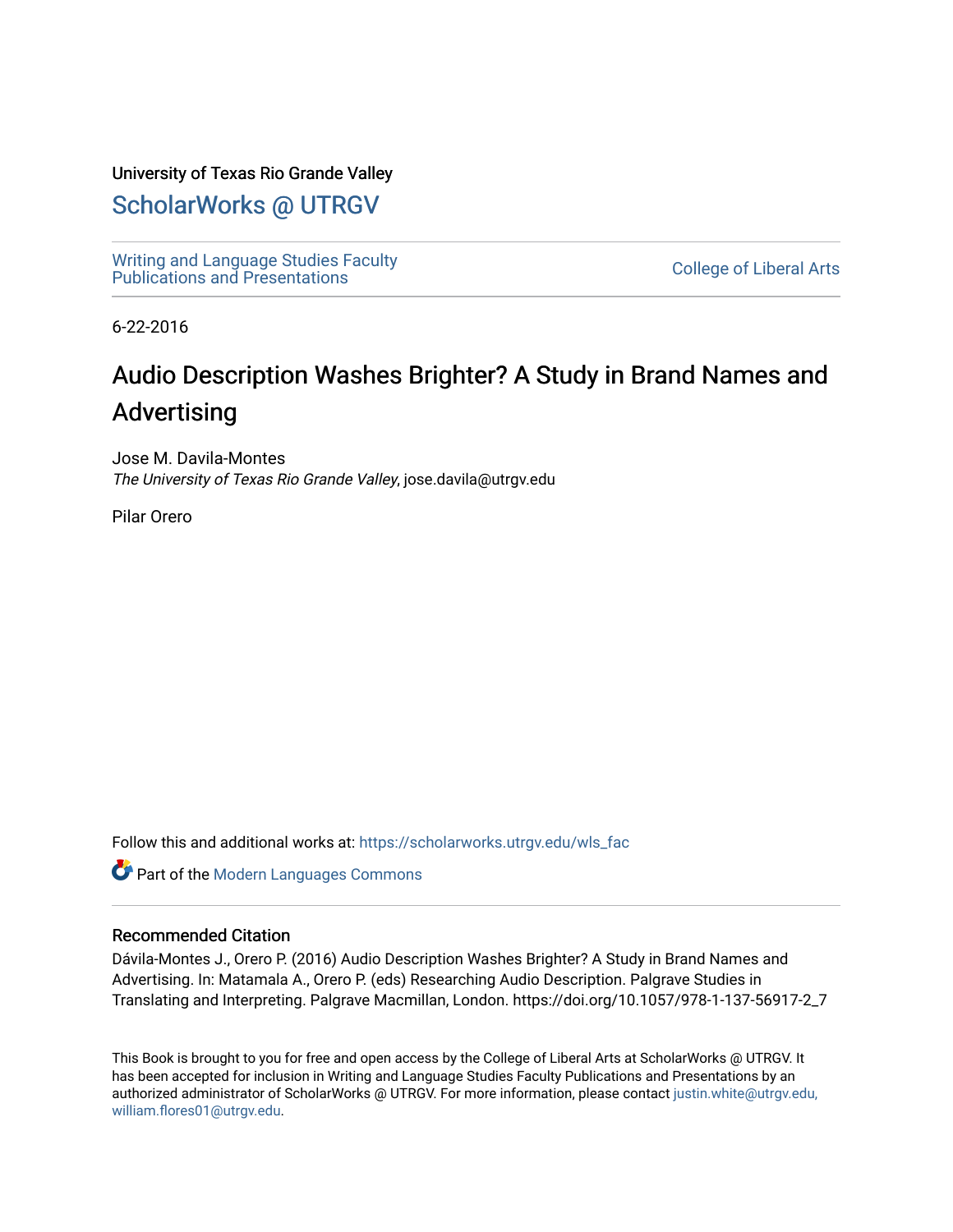# **Audio Description Washes Brighter? A Study in Brand Names and Advertising**  *José Dávila-Montes and Pilar Orero*

#### **1. Introduction: Audio Describing Objects**

This chapter explores the audio description (AD) of brand names in three films, focusing on objects that both play a significant role within the construction of scenes, or even in constructing the plot itself, and are strongly characterized by their nature as commercial brands. The chapter briefly analyses first the function of objects within movies, paying special attention to their meaning-making goal through the construction of a non-explicit symbolic network of visual rhetoric intended to entice specific readings on the original audience. In the second part, the chapter will move on to analyse specific examples of AD scenes in which commercial brands have a visual presence that is successfully or unsuccessfully translated into aural input.

The main function for audio description is to make audiovisual texts available to all. Both in fictional TV content and in film, AD information is described with more or less detail based mostly on the sole parameter of the time available between dialogues or parts of dialogues. In some cases, sounds and music also determine the available time to insert an AD. Objects and their AD should not be a complex exercise as long as their function does not exceed the boundary of their literal meaning: a bag is a bag. Describing some objects, and in particular those with a clear designer imprint or branding, requires more thought and analysis. Deciding on an adequate AD strategy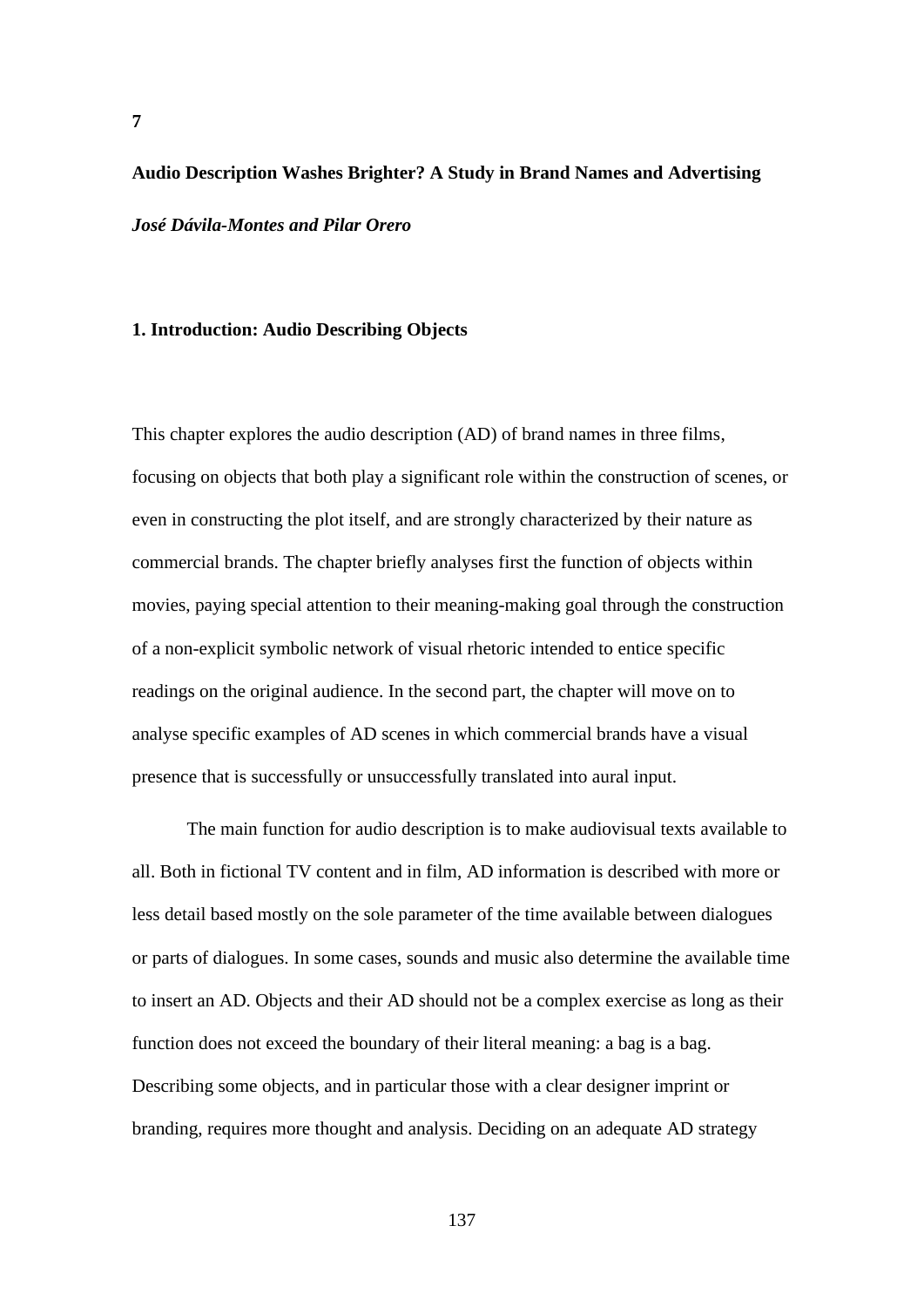entails a number of considerations that can be approached from several theoretical stances.

A frequently disregarded aspect of the AD industry is its conceptual ties with translation, either in the form of intersemiotic translation (Braun, 2011; Orero, 2012) or within the range of the more recent and articulate notion of transcreation. AD attempts to reproduce the constitutive semantic interactions of an audiovisual text (aural/verbal and visual) solely by the use of words, or, more precisely, by the insertion of words between dialogues. This insertion of additional, non-dialogical aural input seeks to make up for the lack of a visual input – or a significantly impaired one. AD allows for the intersection of two different cognitive planes that, using different terminologies from the fields of semiotics and neurolinguistics as briefly described below, typically identify the basic meaning-making mechanisms. AD represents the interaction of the iconic and the symbolic: image and sound or, in more classic terms, signified and signifier. However, the procedural and decision-making mechanisms that may link AD as a form of e-inclusiveness and translation are yet to be explored in depth (Benecke, 2014).

An object within a movie may or may not go unnoticed by the describer, but its ultimate relevance in the description will be strongly determined by the describer's ability to identify the narratological function of the object (Kruger, 2010, 2012). Objects can help construct a plot, may function as intertextual references, or may provide endophoric cues that weave certain aspects together throughout the story. For example, the same car coming out of a garage a day later may be an indicator of an implicit love affair, and a superimposed globe of the earth fading in a glass of wine held in one hand may constitute a fairly explicit metaphor characterizing a power-hungry character.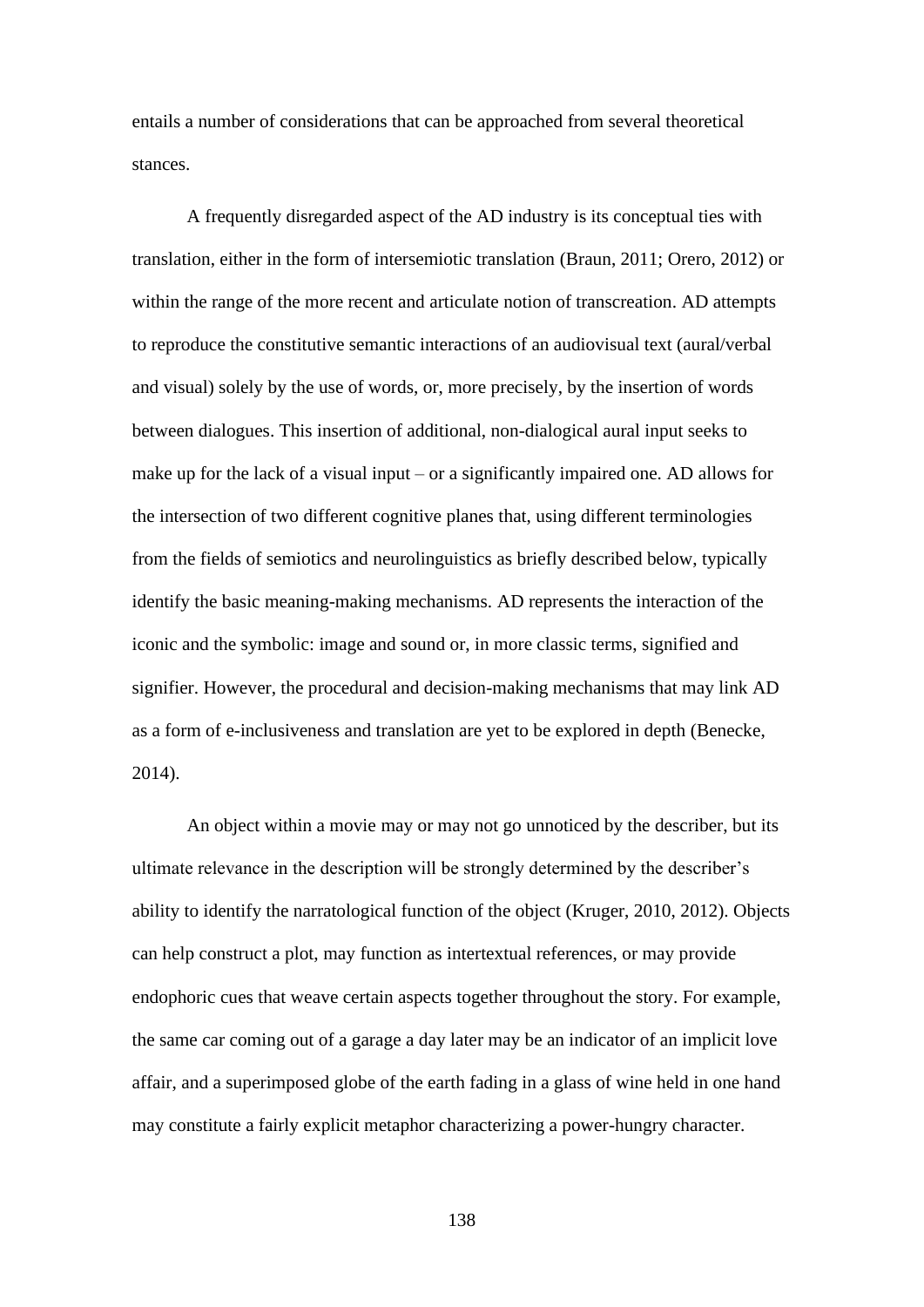While some work is already underway in how audio description weaves meaning and constructs narrative (Igareda, 2012; Maszerowska, 2012; Remael, 2012; Vercauteren, 2012; Orero and Vilaró, 2012; Fryer and Freeman, 2012; Maszerowska et al., 2014), there is still much to be done in the area of relating the AD of specific objects regarding the construction of attitudes and working towards the plot of a movie (Kruger, 2010, 2012). Studying aspects of AD at a broader scope, such as consumerism and globalization, Dávila-Montes and Orero (2014: 99) propose:

Audio description, in its goal to render an interpretation of a multi-channel medium (audio and visual) into a different, mono-channel one (audio only), can take different approaches when describing objects, advertising or design. Towards those, the audio describer can take a stand that presents many shades, from the innocent to the manipulative, and also a possible attitude of actively ignoring objects in audio description as a nuisance to be avoided. All these stands have direct implications at several levels: the narrative level, the symbolic level and the ideological.

Scrutinizing how objects and their audio description construct different readerships is certainly a daunting task, that needs to draw from a multidisciplinary approach and that could benefit from extensive empirical experiment. Narrowing down the study to objects that represent commercial brands in fictional movies may help to establish a more limited set of parameters that could, in turn, provide a more achievable framework of study.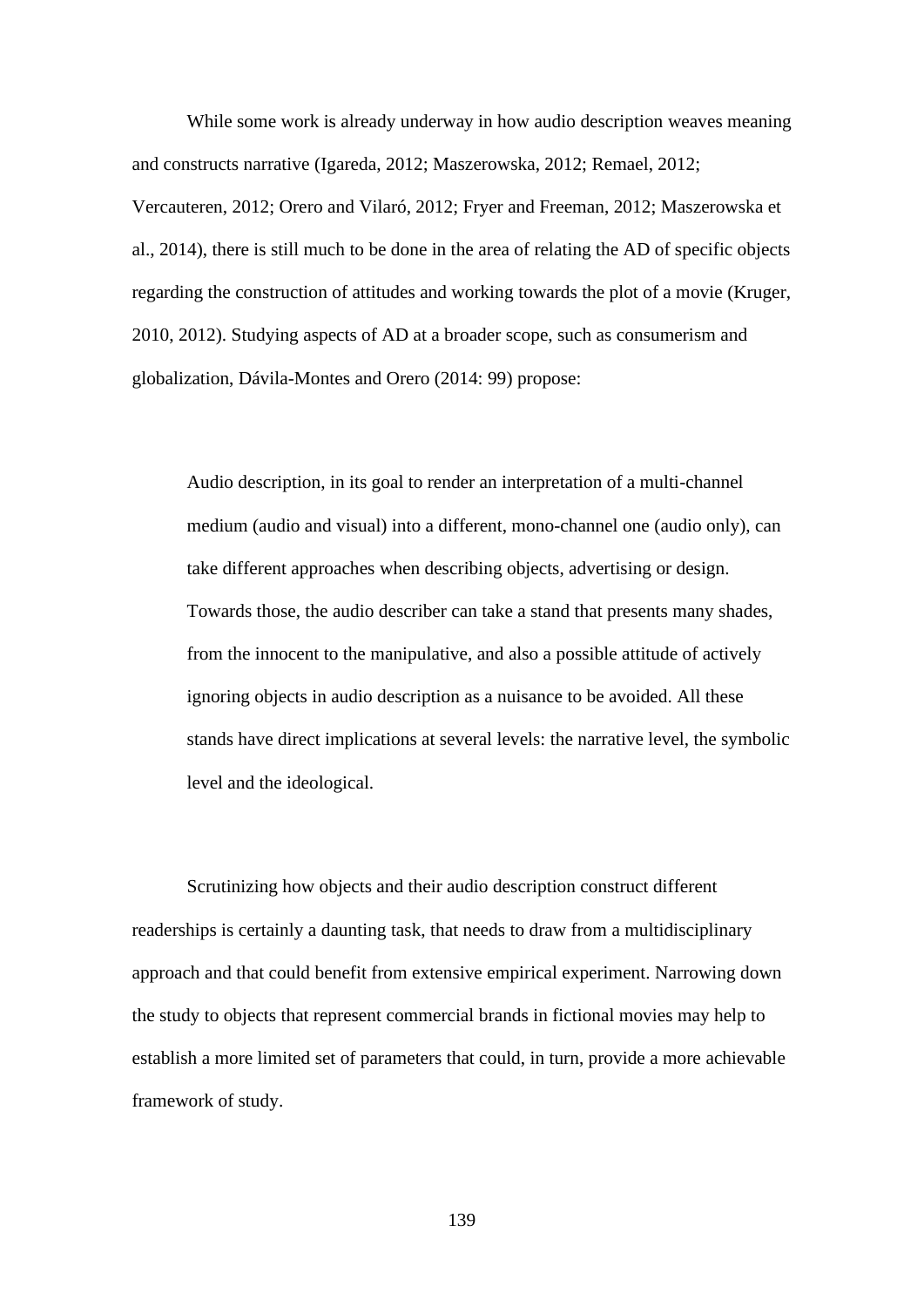As the previous paragraphs have tried to outline, the audio description of branded objects in movies, and their intersemiotic translation from images to spoken words, is a complex issue that may harbour additional insights into topics of a wider scope.

#### **2. Translation and Advertising**

The past decade has witnessed the increased interest of translation studies in the field of advertising. From its first initial approaches during the 1970s and early 1990s (Boivineau, 1972a, 1972b; Boivineau et al., 1972; Tatilon, 1990) to the more recent monographs (Bueno, 2000; Valdés, 2004; Dávila-Montes, 2008; Torresi, 2010), we can trace the establishment of a body of considerations and stances from within the discipline to the translation of advertising.

Commercial brands and branded objects, understood both as a product of and as a tool for marketing, are constitutive elements of a broader genre and discourse: the discourse of advertising. Roger Boivineau (1972a) quotes an advertising agent saying that 'advertising is a sort of combat literature' (our translation) and Jeremy Munday (2004: 207) quotes Cook (1992) highlighting the 'parasitic' nature of advertising: 'Just as the substance of an ad is often stuck to some other significant substance, so its discourse both occurs within other discourse and also imitates it.'

This parasitic depiction of advertising would seem to foreshadow the significant role that branded objects play in movies. In a sense, as narration objects, they participate in the construction of scenes, plot, or character. However, they also hook up with an external discourse (an audiovisual fictional narrative) and generate a reciprocal effect by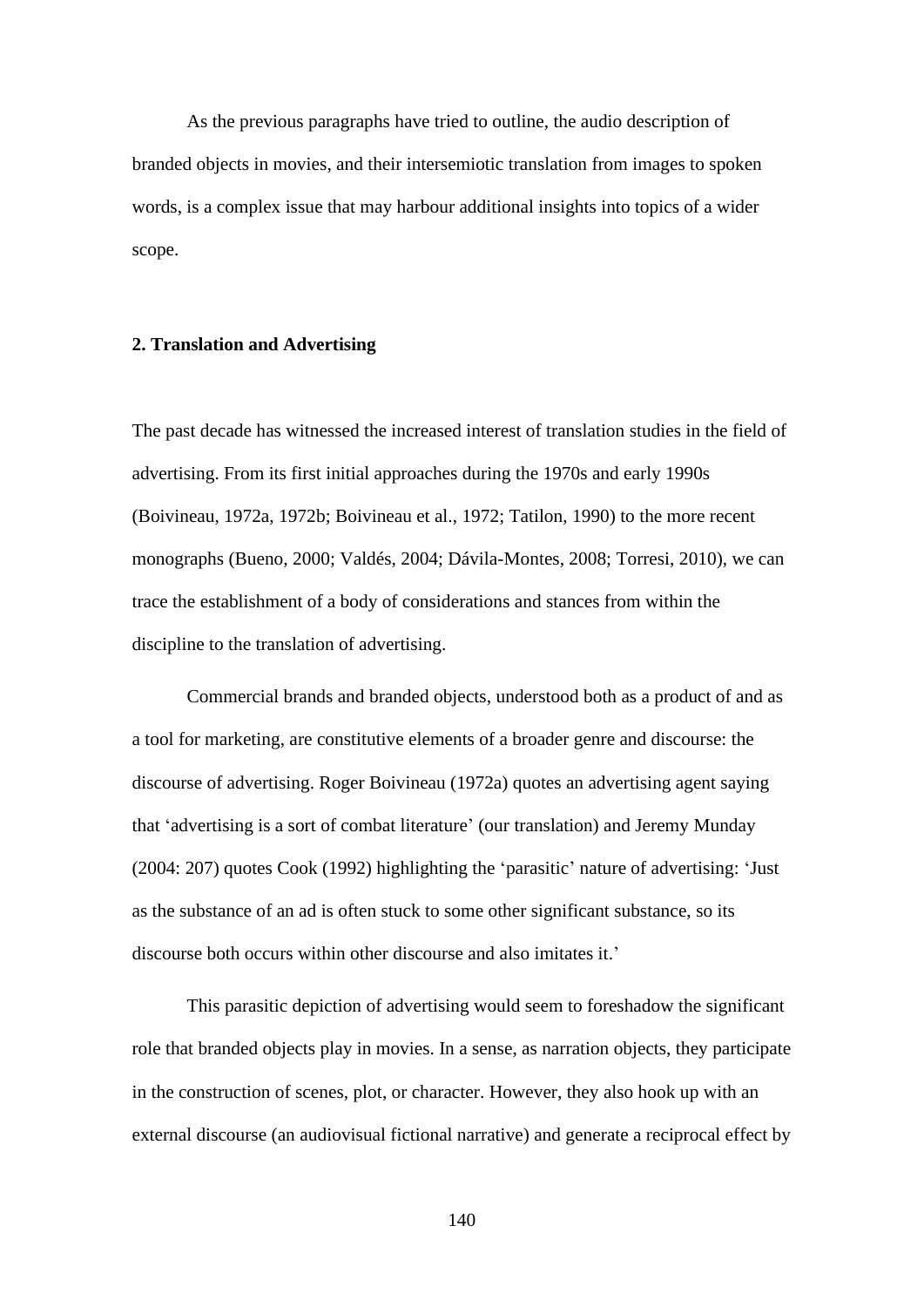which the audiovisual text becomes impregnated with the values, the nuances, and the semantic spaces associated with those commercial brands.

Some authors in the area of advertising studies contend (Zaltman, 2003: 73–101) that deep, true consumer preferences can be elicited from commonalities found in rhetorical (specifically, metaphorical) constructs and patterns that surface from audience interviews, focus groups, and marketing research. They claim that this elicitation may lead to universal insights about consumer motivations, in a process that could be dubbed 'reverse psychological engineering' (Dávila-Montes, 2013). In his work (2003) Zaltman points out how adverts would seek to activate in the audience those very same preferences by the orchestrated use of the very same metaphorical constructs as part of the physical advertising materials, in the form of slogans, images, or logos. Advertrelated materials (images, text, and its components – slogan, anchor text, copy, paratext – logos, sound track) can be thus understood as a carefully designed mechanism that pursues the fulfilment of an intrinsic desire for meaning (Williamson, 2004 [1978]: 60):

What the advertisement clearly does is thus to signify, to represent to us, the *object* of desire. [...] the advertisement is actually feeding off that subject's own desire for coherence and meaning in him or herself. This is as it were the supply of power that drives the whole ad motor, and must be recognized as such.

Lacanian psychoanalysis relates desire with the trope of metonymy (1977) as a permanent displacement by contiguity, and Lakoff and Johnson's Neural Theory of Language (1999) establishes that meaning-making cognitive operations are grounded in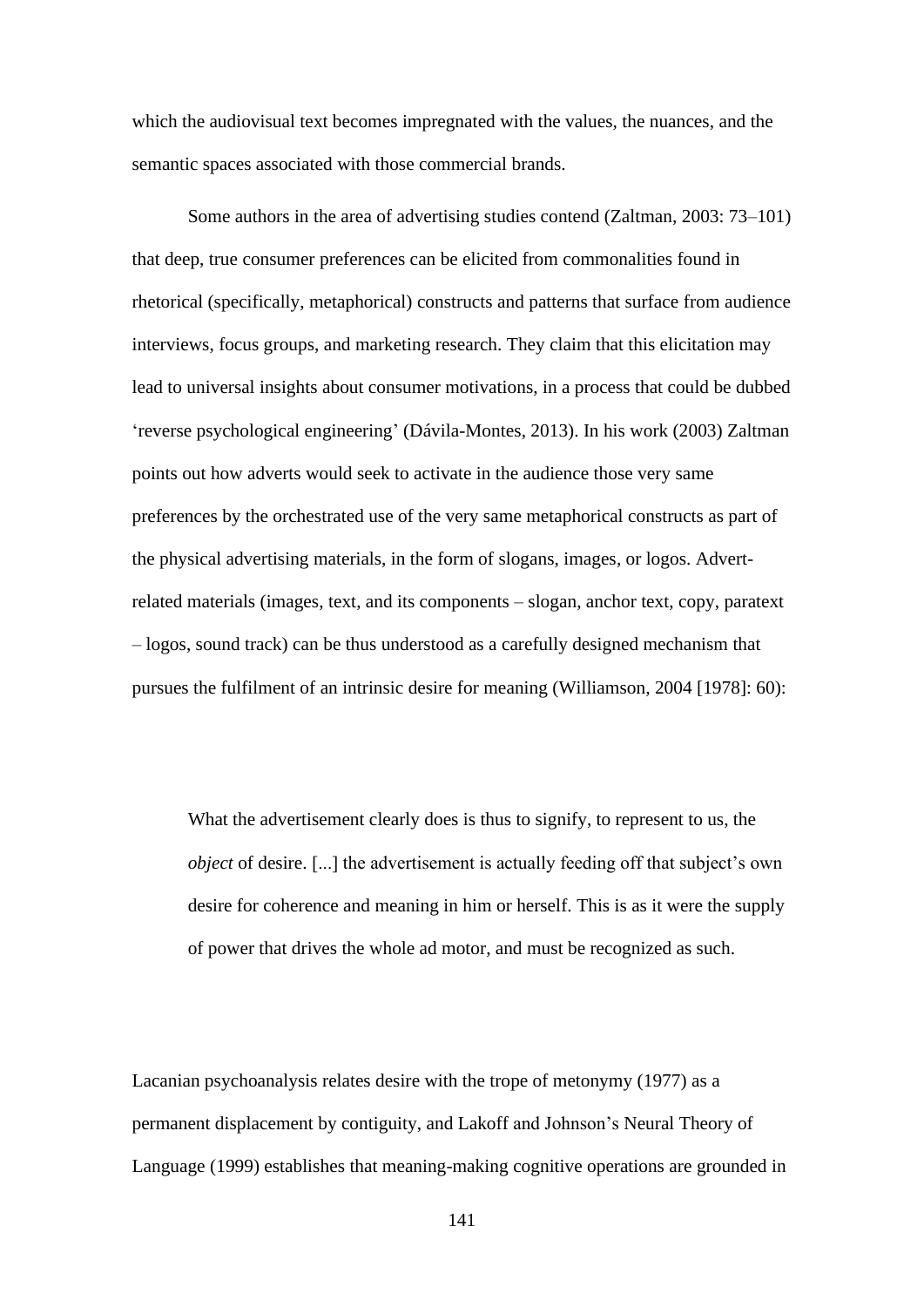neural relationships established between different neuronal clusters, distinctively located in the sensorimotor and subjective areas of the brain. These distant connections between clusters are identified with symbolic thought, and therefore with the ability to produce metaphors.

Some authors have explored the sub-field of visual rhetoric within the framework of advertising, stressing the prevalence of metonymic visual relationships in printed advertising (McQuarrie and Mick, 1996, 1999). The interplay between words and images in advertising generates in this way a cognitive dynamic that would seem to be the goal that advertising pursues with all its repertoire of mechanisms, in an attempt to emulate the same cognitive circuits that desire activates (Dávila-Montes, 2013) in order to entice the mind of the audience towards consumption.

The importance of the interaction between images and words in stimulating desire in advertising, as well as the orchestration of mechanisms that it actively deploys, would seem to be supported by statistics that show that the amount of money invested in radio advertising (sound without images) is consistently lower than most other media in developed countries. <sup>1</sup> This is so in spite of the fact that radio has a comparatively broader audience than other media that does involve the use of iconic/graphic resources, such as newspapers or magazines. Conversely, radio advertising is frequently characterized as containing dialogical situations, with sound effects and quasi-theatrical scripts that would somehow attempt to compensate for the lack of actual images, by attempting to activate the imaginary (the non-linguistic/non-symbolic) in alternative ways. This may be especially relevant to audio description in the sense that, as in radio advertising, and except in cases of only partial blindness, the visual dimension is completely absent: intersections need to take place between the aural dialogical input (dialogues), and a different aural input (descriptions).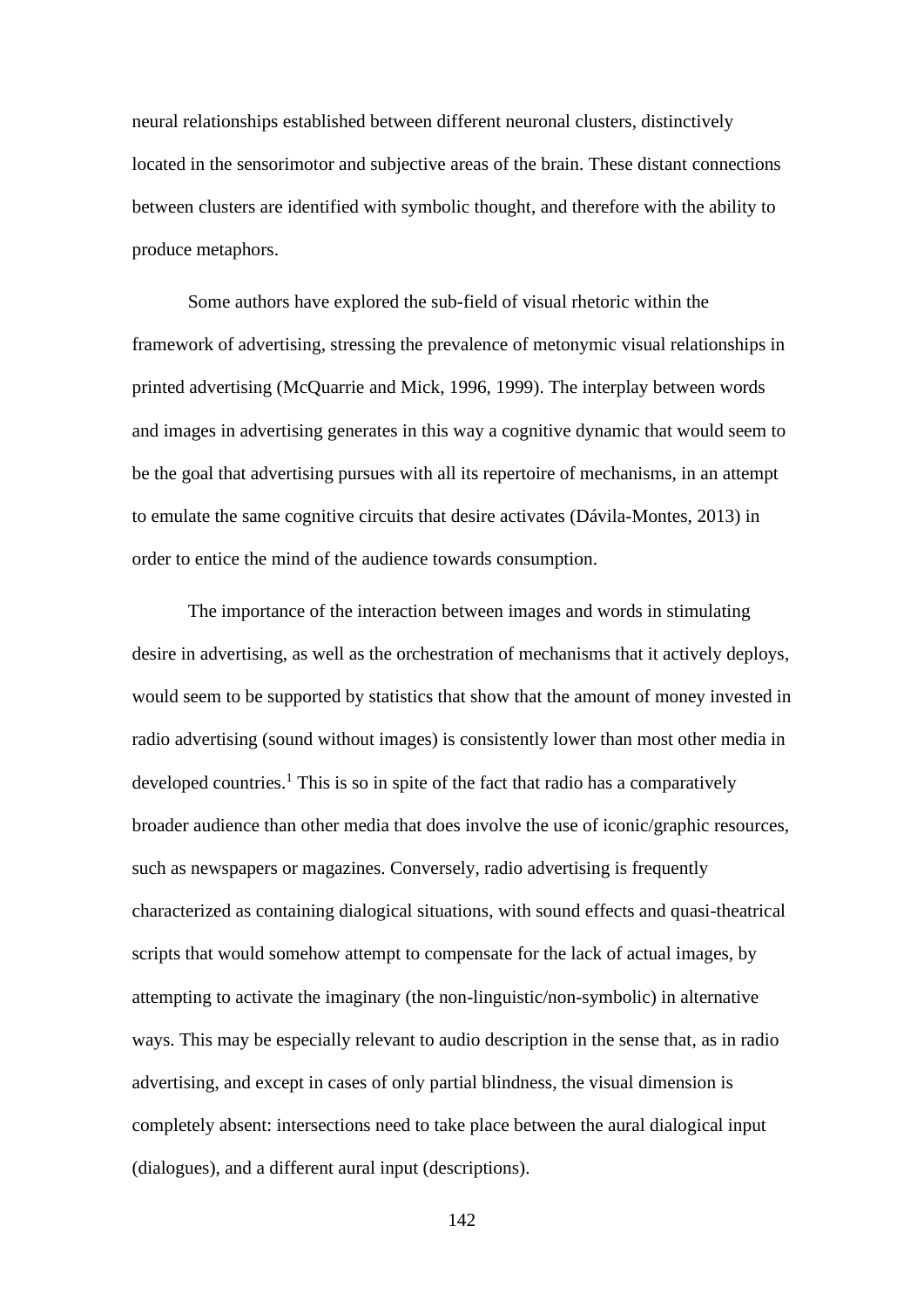#### **3. Brands in Audio Description: The Corpus**

In order to understand how brands have been described, a sample of paradigmatic examples has been chosen. This chapter is not based on a large corpus of movies and it offers no quantitative data. It limits itself to presenting a few selected instances of AD for brand names to illustrate a first classification of prototypical cases. The analysis of a limited number of cases will be presented linearly (as found in the three movies chosen) and a rough categorization of the strategies found in them will be inductively proposed in the end. The value of the analysis will be eminently of descriptive value.

The first movie chosen for this analysis – *The Devil Wears Prada* (Frankel, 2006) – has been chosen for its abundant and conspicuous use of brands, in this case used even in the title of the movie. Brands also play an important role in characterization, and are an integral part of the plot development. In this movie, a naive young journalist moves to New York to work as the assistant to one of the city biggest fashion magazine editors, the ruthless and cynical Miranda Priestly, played by Meryl Streep. The movie is the most expensive costume movie of all times (Whitworth, 2006) and references to the fashion world are abundant, from garments and accessories to props and cameos. The film was chosen because even with the clear reference to brand names throughout the movie, they are not present in the AD.

*RocknRolla* (2008) by Guy Ritchie is an action movie located in London, where a crime boss (Lenny), puts the bite on all local real estate transactions. When a wealthy Russian property dealer by the name of Yuri Omovich looks to Lenny for help on a major new deal, Lenny is happy to help for a very large fee. Yuri agrees to pay, and as a sign of good faith, he insists that Lenny borrow his painting. Yuri then asks his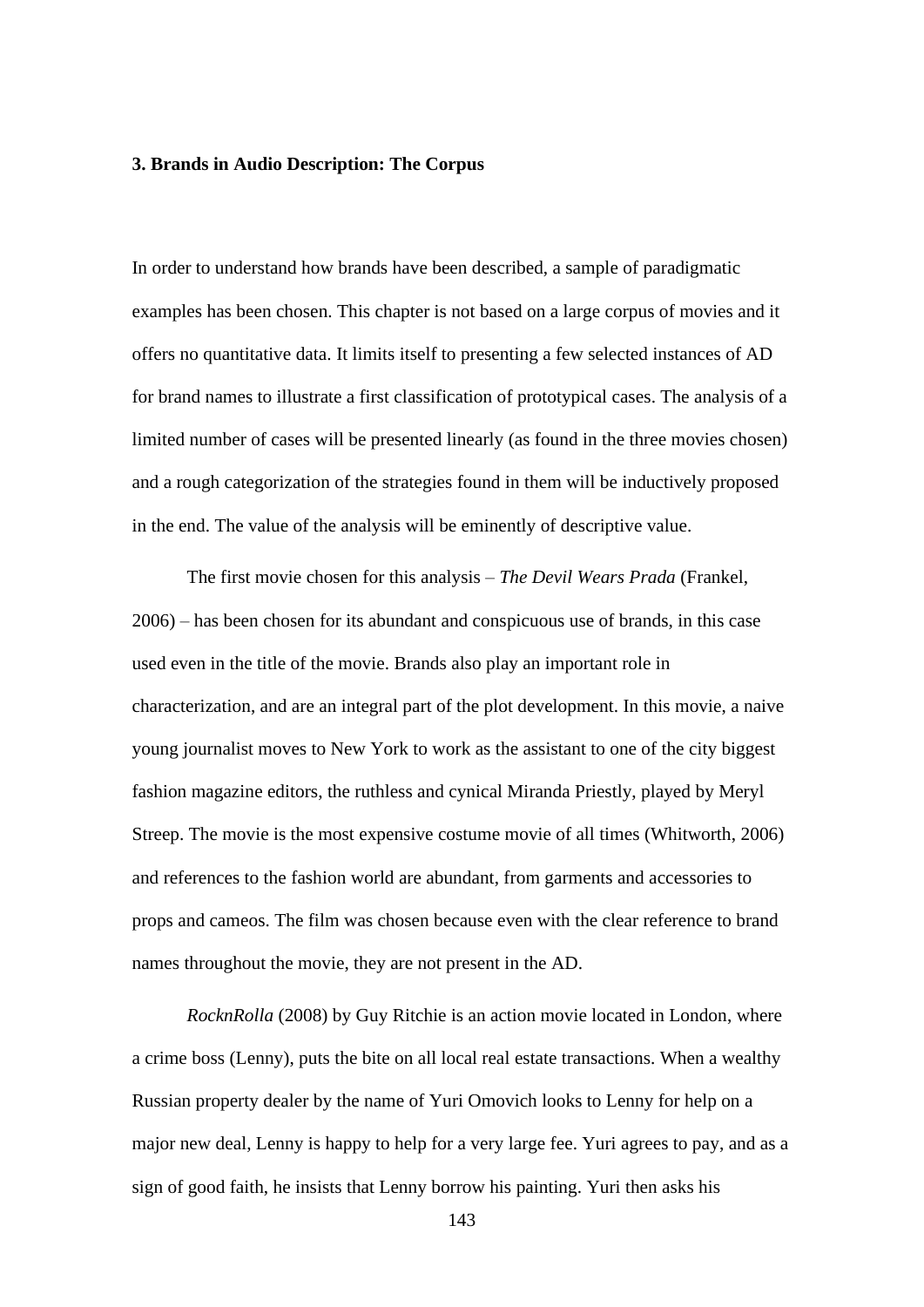accountant, Stella, to transfer the money to Lenny, but Stella arranges for a band of thieves – known as the The Wild Bunch and consisting of the characters One-Two and Mumbles – to intercept the money before it reaches him and split the cash among the three of them. To make matters worse, the lucky painting has mysteriously been stolen, and the number one suspect is Lenny's estranged stepson, crack-addicted rock star Johnny Quid, who is presumed dead. As Lenny desperately tries to locate the painting, Yuri calls in sadistic henchmen to recover his money. The film was chosen because there is no evident use of brand names with explicit intervention in the plot, but still the AD offers precise descriptions.

The last movie analysed is *The Bucket List* (Reiner, 2007). In this movie, two terminally ill men played by Morgan Freeman and Jack Nicholson escape from a cancer ward and head off on a road trip with a wish list of to-dos before they die. As with *RocknRolla*, there is no explicitly relevant use of brand names, but on this occasion they are described randomly.

#### **4. Brands in Audio Description: The Analysis**

The first movie chosen for this analysis is *The Devil Wears Prada*. The movie is by definition fertile ground for consideration, since fashion brands constitute an integral part not just of the title but of the plot itself. The sheer density of visual references to consumer brands provides a rich field for speculation and taxonomization. Its extreme nature as a 'brand-based narrative' will allow us to test the waters of what can be achieved or missed by different possible AD strategies.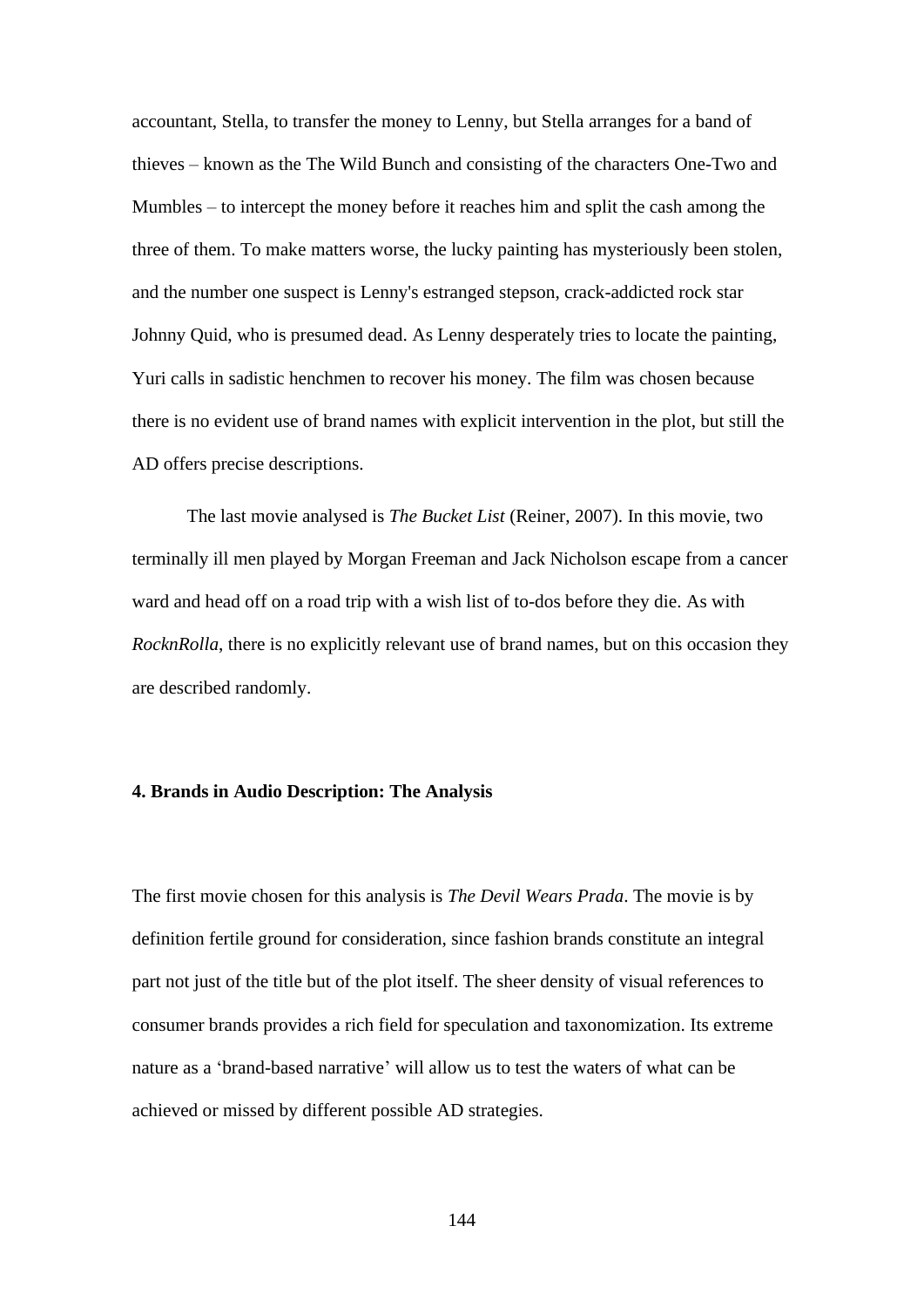Brand-based characterization of narrative roles will constitute our first case study. In this sort of characterization the audience would see a brand name and understand existing brand values shared by the character. For example, the brand Prada – in the handbag Meryl Streep is carrying in *The Devil Wears Prada*, is used to help characterize the fictional character as a top fashion magazine editor: a fashion dictator. The function of the handbag is to build up a character trait from its first appearance in the film, which takes place five minutes into it. Even before the audience knows her name, or who she is, all the audience knows is that this character carries a Prada handbag and that the Devil Wears Prada. The handbag in the movie opening plays a very efficient, conspicuous function: that of identification and characterization. The audio description, however, simply says 'carries a designer handbag.'

There are two important effects lost: the obvious, structural implicature that refers the main character to the title, and the 'viewer experience', lost to the visually impaired audience, who are rendered unable to establish a reference. It must be noted that the brand is just another contributing element to a characterization that is built upon more details, but it is not the only one constructed on commercial brands. The first shot of the handbag is presented to the audience when Miranda descends from her chauffeurdriven sleek Mercedes Benz. As with Prada, Mercedes is not mentioned in the AD, which refers to the vehicle as an 'executive car.' While it can be argued that eyetracking experiments could confirm or dismiss the audience's fixation on the handbag, this was obviously unnecessary since the camera follows Miranda for twelve seconds with a close-up on the handbag. Its branding is impossible to miss, since no other object is so centrally visible on the screen. This first cinematic approach to branded objects in the movie is based purely on a visual synecdoche: a part identifies the whole  $-$  a fashionable brand characterizes a fashionable character.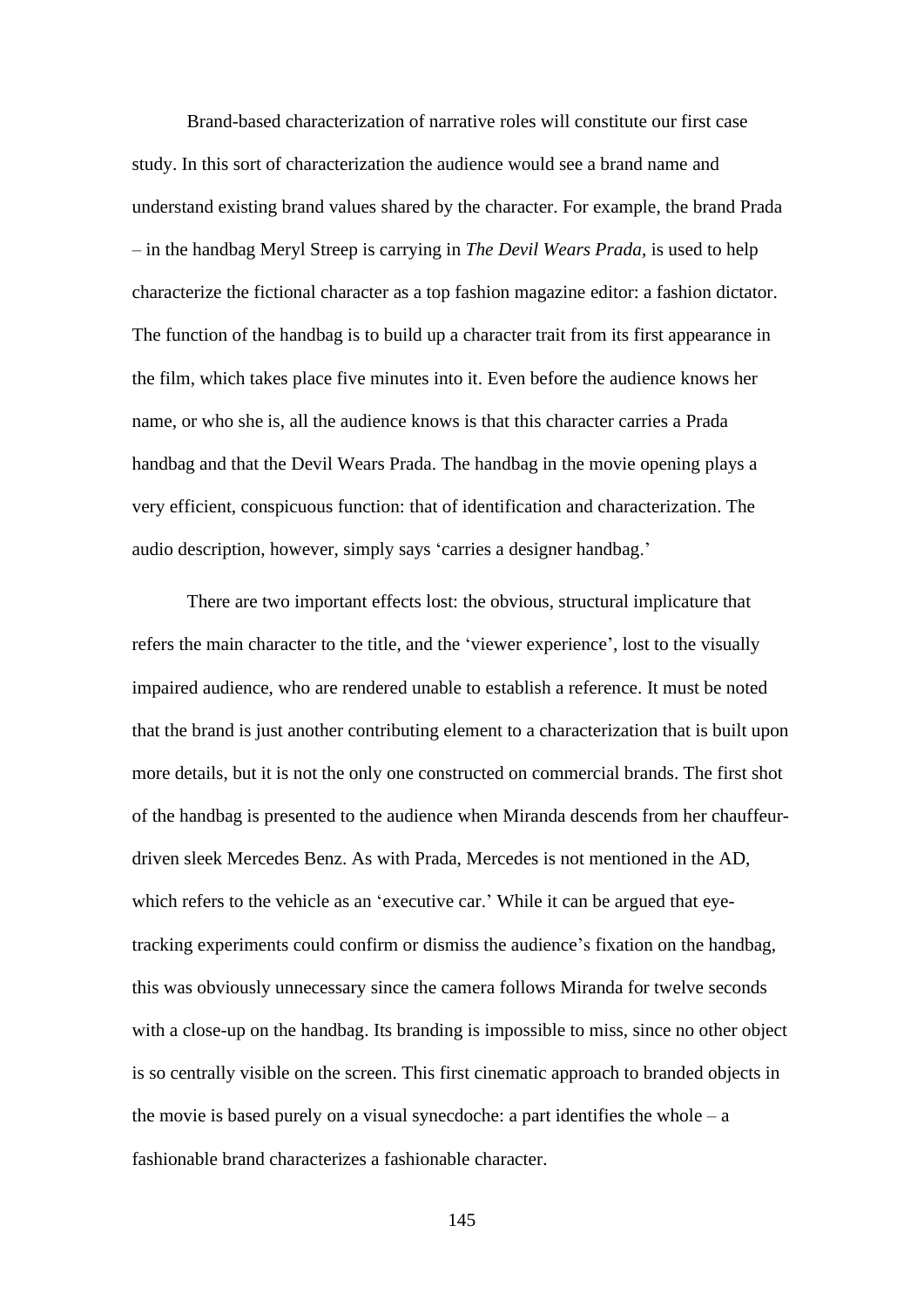A second example in this movie is when visually capable audiences can read 'Dolce & Gabana' on a pair of stilettos. In an explicit relationship of continuity, one foot next to a pair of shoes, the audience gets a visual alignment: the elongated shape of foot and shoes run top-to-bottom and right-to-left in the frame, which leads to a metonymic association by visual contiguity. This is how the take introduces the user of the shoes to the spectator. In the movie, the character who has to wear the Dolce  $\&$ Gabana shoes is a fashion victim suffering both physically and mentally from her evil boss. The audio description in this case treats the object with the same brand-neutral approach that was applied to the Prada handbag or the Mercedes car: 'a pair of high heels designer shoes.'

There is an underlying symbolic logic to the shot, a 'visual enthymeme' that the audio description omits here – expensive, designer shoes are uncomfortable, so D&G shoes are very chic. There is a hidden clause in the syllogism that makes of it a pleasurable connection-building to the audience. As in 'all men are mortal, therefore Socrates is mortal', there is a 'given', a clause that is taken for granted: 'Socrates is a man.' In the same category of inductive effort, D&G shoes are presumed to be uncomfortable. The actual informational value of the second part of the clause is irrelevant, since it is in the implicature itself (not in its content) that the persuasive value of the enthymeme resides. The trick is that the 'given', the implicature taken for granted, may be true or false: it does not matter. Those are the ways of advertising discourse: the emulation of pleasurable forms generates persuasion, beyond the actual content of the forms (Dávila-Montes, 2008).

The brand name, as in the incomplete syllogism above, is in this case structurally irrelevant at the narratological level, since the intent in this case is to create a contrast between a pair of comfortable clogs worn by the worker and how she changes them for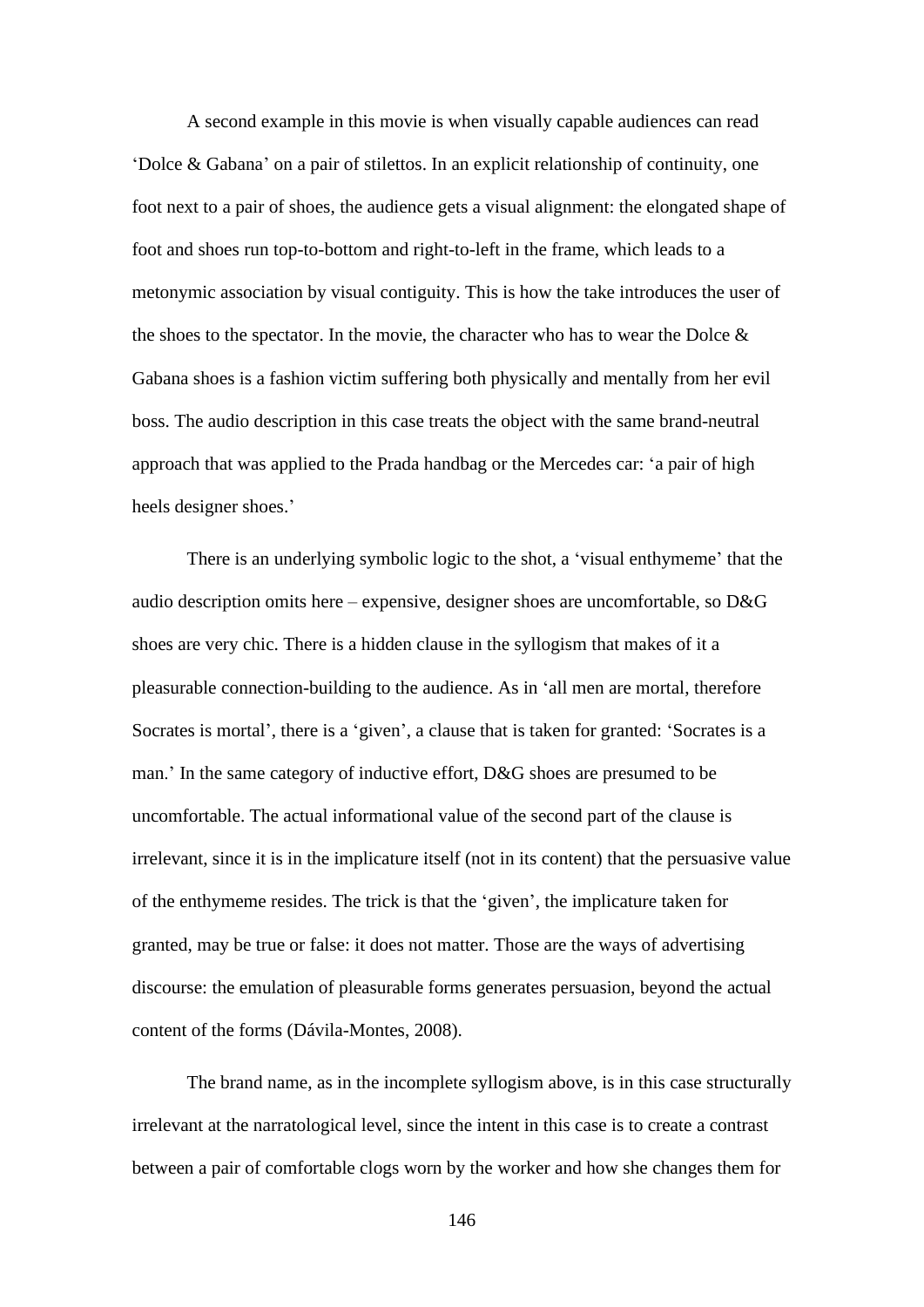the trendy shoes only to keep her employer happy: the Devil. The function of these shoes is to establish an explicit visual contrast of comfortable/uncomfortable, and also the tyranny of the employer who forces workers to endure the high-heel torture while at work. There is no characterization either, at least, not one that shapes or reshapes the traits of the character. However, there are relevant implications at the symbolic level that the omission of the brand name in the audio description curtails.

Beyond their contribution to the definition of characters, situations, or relationships between characters, brand names can be also part of the plot: markers of structural turns of events that work not just as exophoric references bringing meaning from outside the story into the story and their character depiction, but also as endophoric ones. This happens in *The Devil Wears Prada* when, at a turning point in the story, and the character's change of fate, Andy decides to put on a pair of Jimmy Choo's shoes. The audio description did not pick on that fact and when, towards the end of the film, her friend Emily says 'you sold your soul the day you decided to put on the pair of Jimmy Choo's shoes', the audience is deprived of the possibility of constructing such anaphoric reference, since it has never been explicated in the AD.

As an analysis of the overall AD of this very particular movie, where the fashion world is not simply ever-present as a background but is also one of the articulating *topoi* of the film, it could be said that the AD of brand names uses the overall hyperonymic strategy of replacing the specific brand name by the generic object: 'shoes' instead of 'Blahniks.' Only when the brand name is clearly voiced by the actors is this picked up by the AD. To be fair, it would require a huge knowledge of mid 2000s fashion to be able to spot the many outfits and their designer labels. Nevertheless, in some cases brand names and logos are clearly seen and play a structural role in the plot.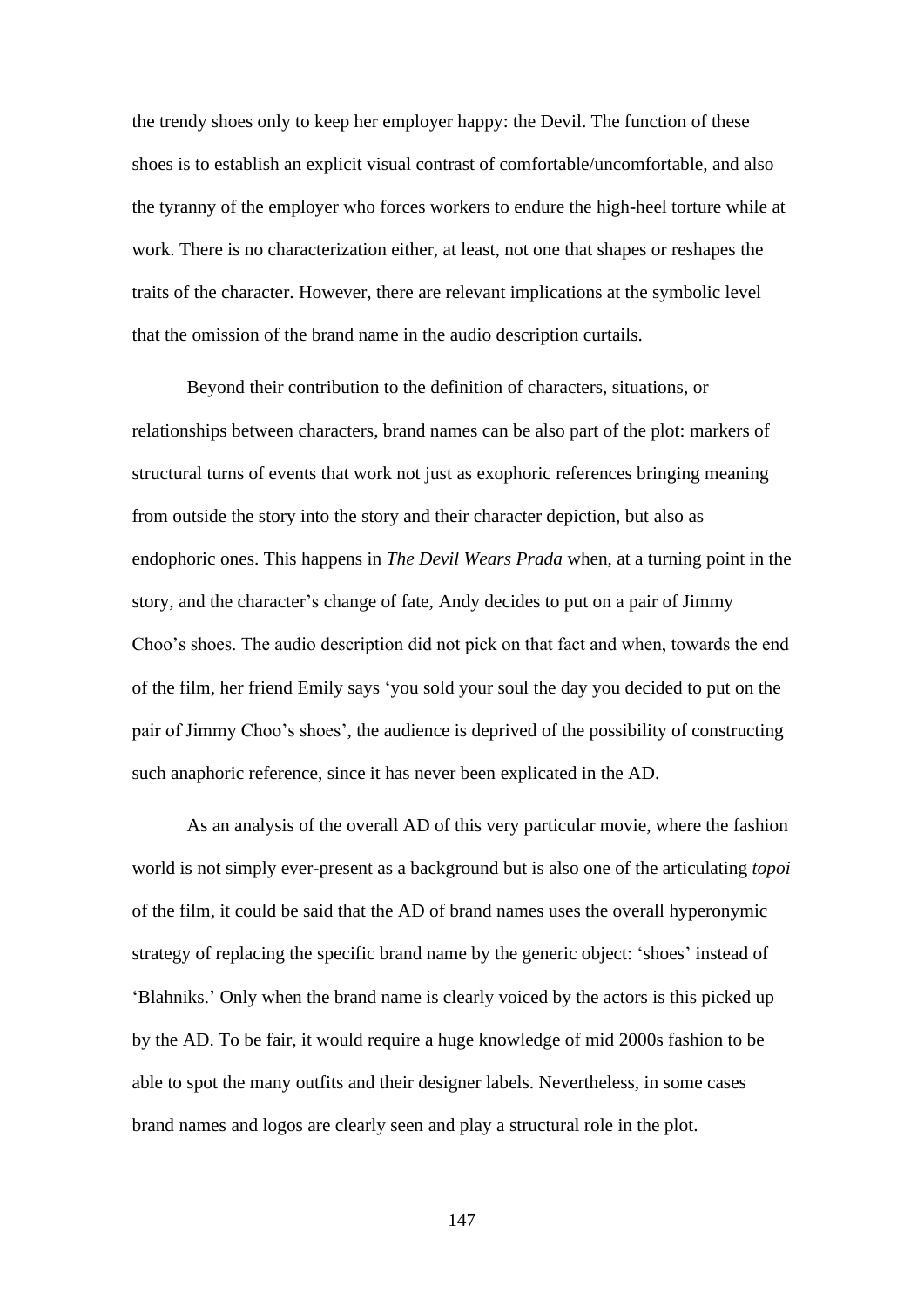The overall effect of the AD omitting brands in this film is that of a blunt description, losing in the verbal rendering the constant visual references to designer labels, designs, styles, colours, and so on. The effect of using in alternating mode 'fashionable coat' or 'designer bag' does not do justice to the visual input and renders a diluted or blurred version of the movie and both its visual and symbolic impact.

In contrast with this diluted description, in some cases brands, even models, are unequivocally mentioned in an AD. This could be considered the most objective and faithful rendition of the object but, to some extent it leaves its ultimate function unfulfilled, since the audience has to work out the underlying implicature. Often the brand name is omitted, and it can generally be said that the strategy for brand names is to offer the general category of the object, from a 'Rolex' to simply a 'watch.' While we have chosen only four examples, it can be confirmed as the overall strategy in the audio description in this movie to be consistent: the omission of the brand and generalization to the representation 'designer.'

Objects and brand names find a different audio description treatment in other movies. The next movie analysed is *The Bucket List*, and the reason for this choice is the uneven treatment brand names get in the AD. Cars are described by brand – for example a Morgan – and yet other objects such as computers are not described by brand: a portable Apple Mac is described as a laptop. In this film, the overall strategy seems to be random: some brands are mentioned explicitly, others tend to be described hyperonimically. This seems to be the prevailing strategy in most audio descriptions of branded objects in filmic materials: commercial brands may or may not be mentioned explicitly. The decision-making criteria, however, seem to be far from grounded on any consciously established parameters, which would question the sheer existence of a true, not improvised, strategy.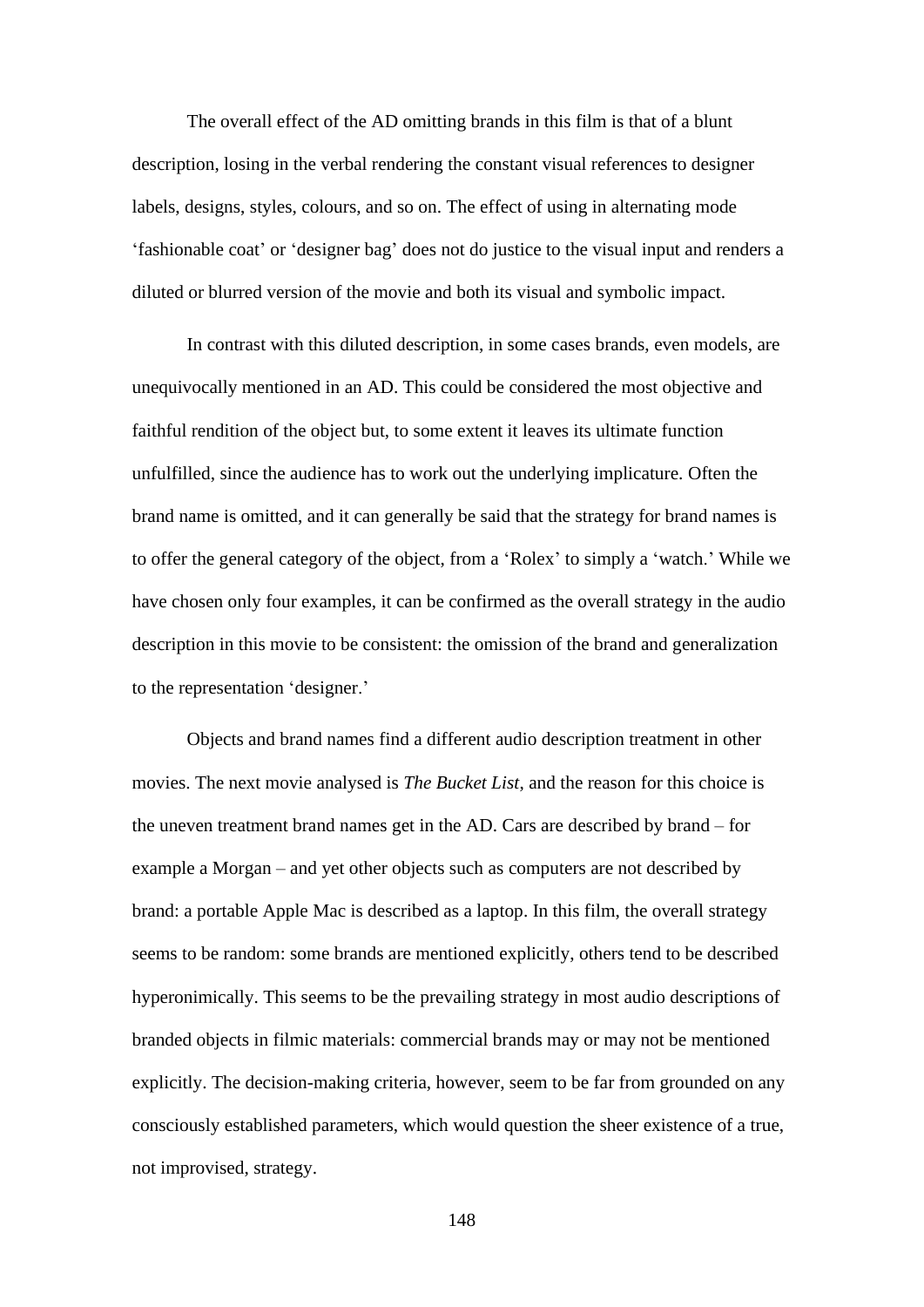Another AD sample in this succinct analysis is the movie *RocknRolla*, where a Vuitton bag is used as part of the plot, as an object of desire that is used explicitly for seduction purposes in the movie. The bag also holds a small fortune in banknotes, fruits of the robbery planned by Stella – an accountant – and carried out by a character named One-Two, who in this Vuitton bag scene is bringing her share of the booty. The audio description of this particular scene reads 'One-Two walks into an art gallery carrying a Louis Vuitton holdall.' A precise description of a luxury object, or a car like a BMW, is also explicit in the movie's AD: 'They get into a BMW 7 series.' However, other cars appearing in the same movie, such as a Bentley, or a conspicuous, indisputable Land Rover (with all of its connotations), are not audio described by their brand but simply as a 'car.'

### **5. The Impact of Audio Description Strategies on its Reception**

Having covered some examples on the narratological and symbolic levels in the audio description of brands, we shall move on to issues more related with ideology, globalization, consumerism, and stereotypification. As Dávila-Montes and Orero have proposed (2014: 104), it is not a matter of ideology and the audio description of brands it becomes a matter of the audio description of brands and ideology:

These questions are not inconsequential and their answers are likely to shape any possible procedural considerations in the audio description of consumer brands. The discussion would not constitute, therefore, a matter of ideology on the one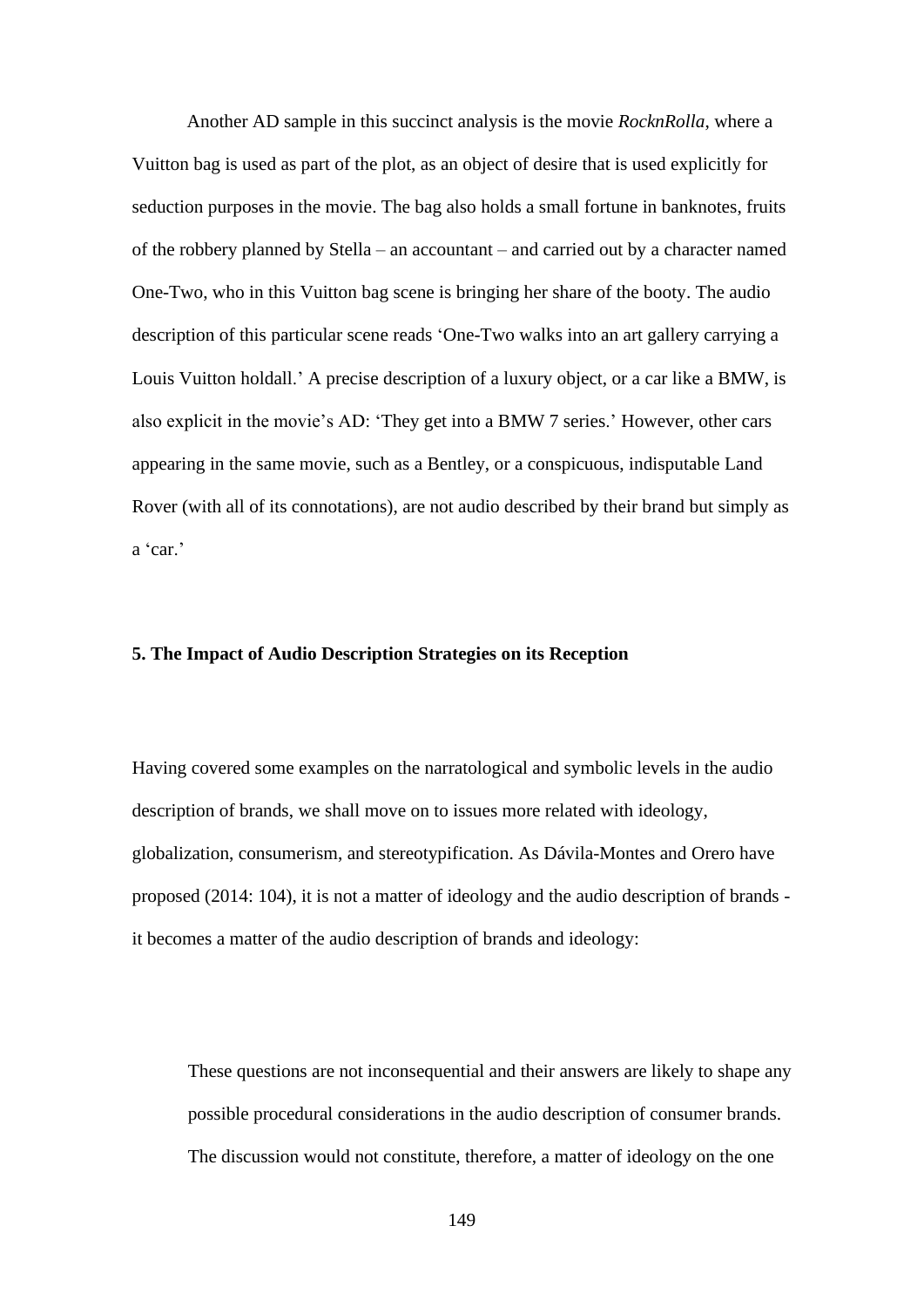hand and a matter of audio description of brands on the other, as separate, unrelated notions. It rather becomes a matter of whether brands and ideology are unavoidably, perhaps implicitly audiodescribed in a concurrent way.

Sponsoring plays an important role in the use of branded objects in movies. Years ago Fay Weldon was paid by Bulgari to write *The Bulgari Connection* (2001), which became famous for its commercial tie-in (Rose 2001): Weldon was paid £18,000 from the jewellery company to mention the brand at least twelve times. The book actually shows 34 mentions in sentences such as '"A Bulgari necklace in the hand is worth two in the bush", said Doris.' The same commercial strategy is found in *The Devil Wears Prada*; for example, every time Andy, the main character, goes to Starbucks to collect coffee – many times throughout the film.

This is an interesting case, since a particular coffee brew from Starbucks is requested by the sophisticated trendsetter Meryl Streep/Miranda. Brand-wise, her character is equally constructed by a chauffeur in a silver Mercedes, her expensive Prada handbag, and nothing else but Starbucks coffee. With these associations, and by triangulation, Starbucks becomes a top of the range product, desired by the most fashionable and trendy people, performing with this association (or, again, identification) a persuasive act. Be it in New York, in Barcelona, or in Brownsville, consumers can drink the same coffee as Meryl Streep/Miranda, and through sheer association by contiguity, unleash a process of identification that make the fortunate coffee drinker as divine as the character of Miranda. This potential effect is lost in the audio description: non-sighted audiences will know of Starbucks only towards the end of the movie when Miranda asks Andy to '[h]ave my Starbucks waiting.' When she is by the table about to drink her Starbucks, the audio description reads 'she snatches up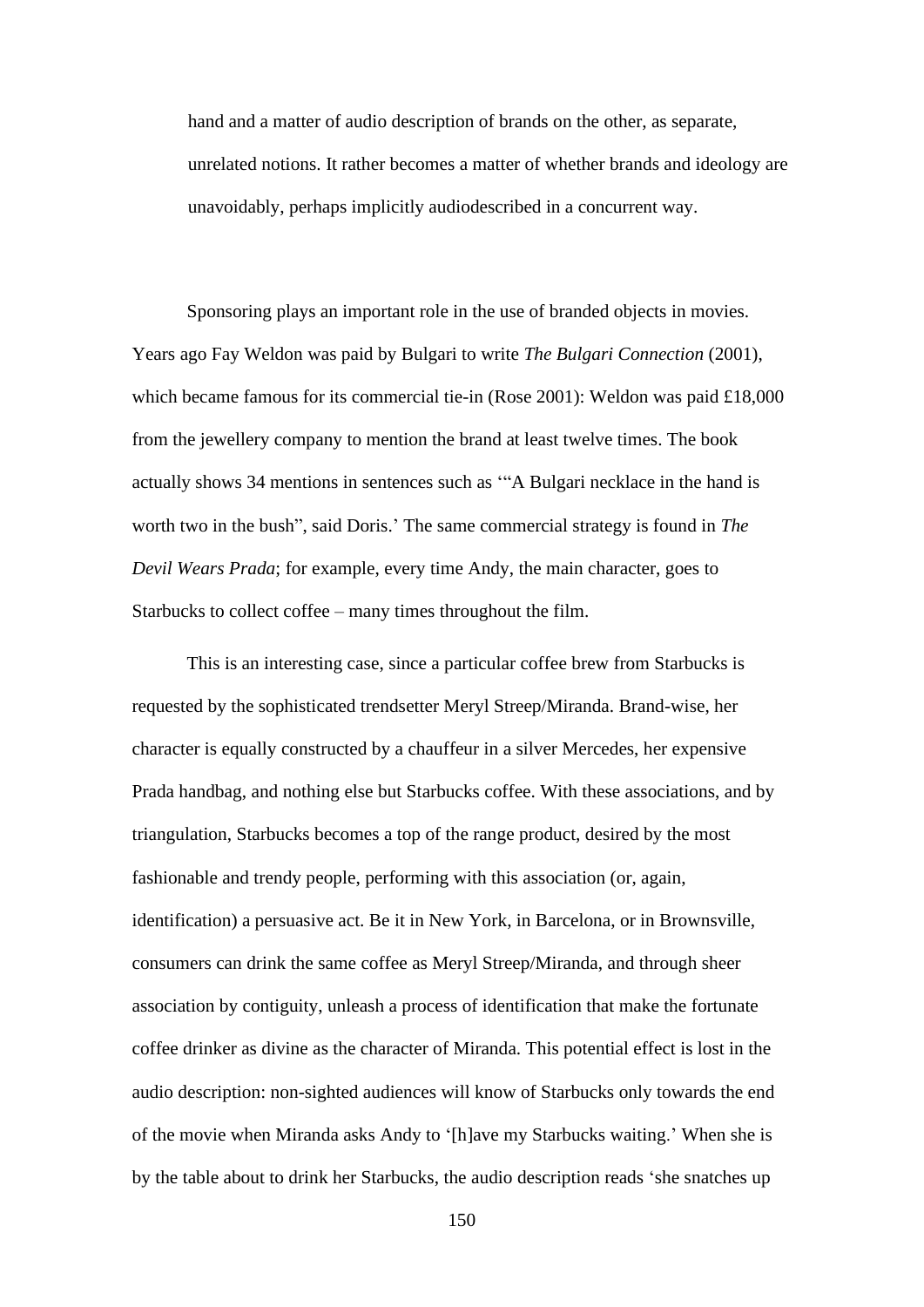her coffee.' No Starbucks is mentioned in the audio description of the scene, although the overall structural and symbolic reference still stands, nonetheless much weakened, thanks to the explicit mention of the brand in the dialogue by the character.

A significant result of this omission (that is, the brand name is omitted, the object may or may not described) takes place at the purely commercial level: spectators who rely on the audio description for information in this film will not have the same degree of exposure to that coffee brand throughout the length of the movie, and they will also be underbombarded with the embedded Starbucks advertising. As a sponsor, the company may not be quite satisfied with the lack of explicit reference to the conspicuous and repetitive visual input of the brand. While this may fall in the realm of sheer speculation and, at any rate, at a level of really marginal potential sales profit, the omission could bear contractual consequences in that an agreement may exist between the parties about the fact that all products related to the film will clearly have their brand name openly displayed, something that the audio description would be openly infringing.

Brand names, as in the case of Louis Vuitton from *RocknRolla*, may encompass the notion of seduction, or rather the identification of luxury goods with a sexual connotation that contemporary consumerism brings about in a systematic way. In that movie, the character of One-Two, a gangster, wants to impress and flirt with the sophisticated glamorous accountant Stella. He may be an illiterate mobster, but while money can't buy education, it can easily and effortlessly provide a veneer of glamour. In a way, this is the same seduction game played by the accountant herself with both the head of the Russian mafia Uri and the humble London gangster One-Two. By providing the name Louis Vuitton associated with One-Two, a criminal, spectators have an immediate disambiguation of the visual contrast and its narrative function: high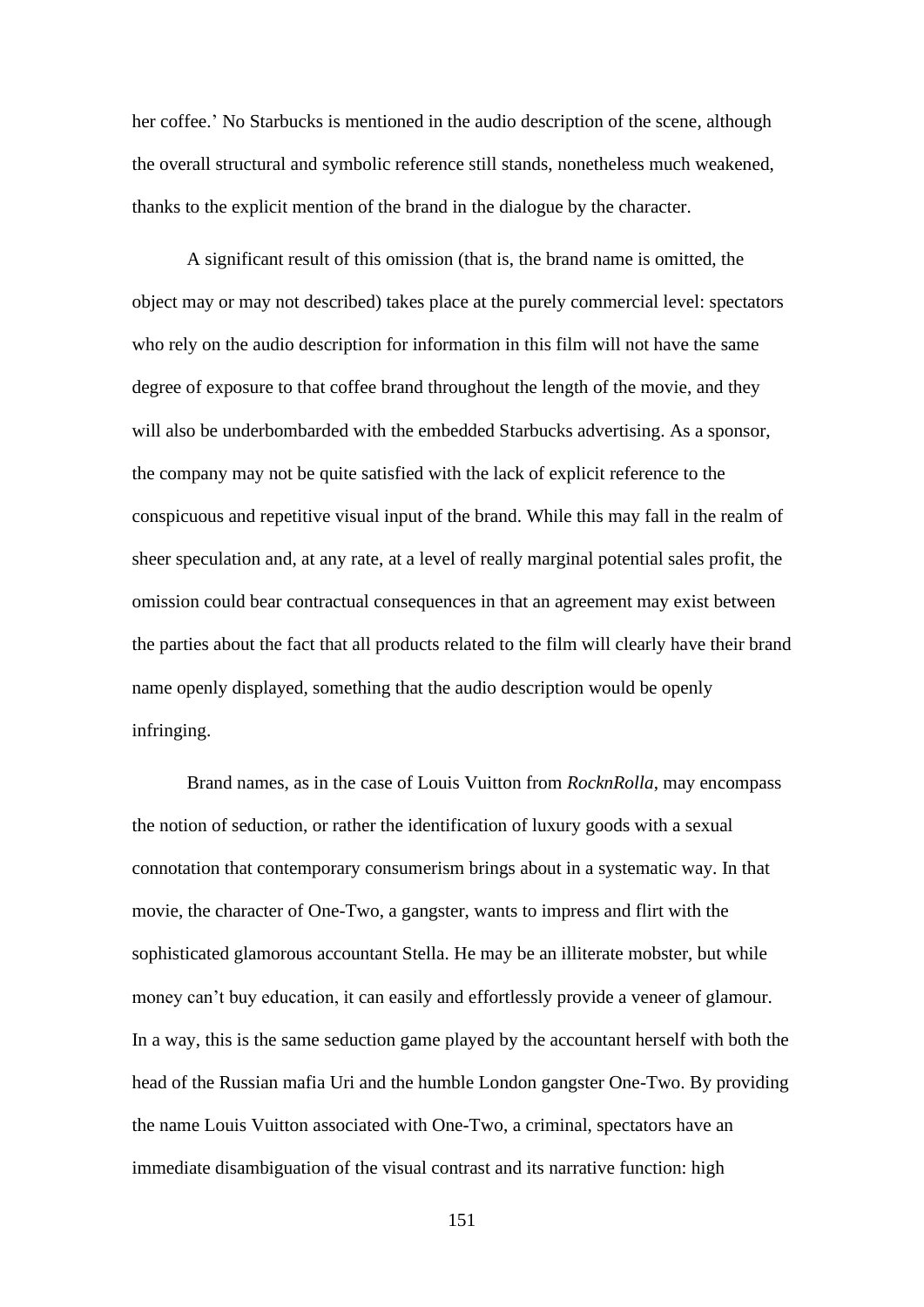contrast. Other possible AD renderings, such as 'One-Two walks into an art gallery carrying a holdall' or 'One-Two walks into an art gallery carrying a designer holdall', would have not taken into account the intended character-building strategy sought by the movie's director. However, they would also have averted the reinforcement of the consumerist tradition of associating luxury goods with seduction and sensuality.

While more examples could be analysed, the same casual treatment to brand names and advertising seems to be present in most films. Furthermore, it could be said that, in general and even within every different movie, audio descriptions for brand names do not seem to follow any kind of homogenous treatment.

After describing the different functions and meanings for brand names and advertising, and analysing their audio description strategy, this paper will now move on to briefly propose possible consistent strategies. The analysis performed shows how the audio description of brands works at three levels: the narrative, the symbolic, and, at a more discursive plane, the ideological. The research methodology followed in our proposal is bottom-up, that is, after scrutinizing a number of movies, three were selected that offered good examples to illustrate the strategies used for the audio description of brands. They have been grouped in two opposing extremes: brand omission and literal audio description.

In our first example, the omission of the name 'Prada' right at the beginning of the movie, delays the meaning-making operation that has an immediate echo with the title of the movie by virtue of its identification between the main character and the devil through the accessory: the Prada handbag. Although this prefigures the role of the character in the film from the very first scenes, the omission of the brand name in the AD was the option chosen when, in fact, no time constraints were present in a scene that was silent for several seconds. The precise moments throughout the film in which the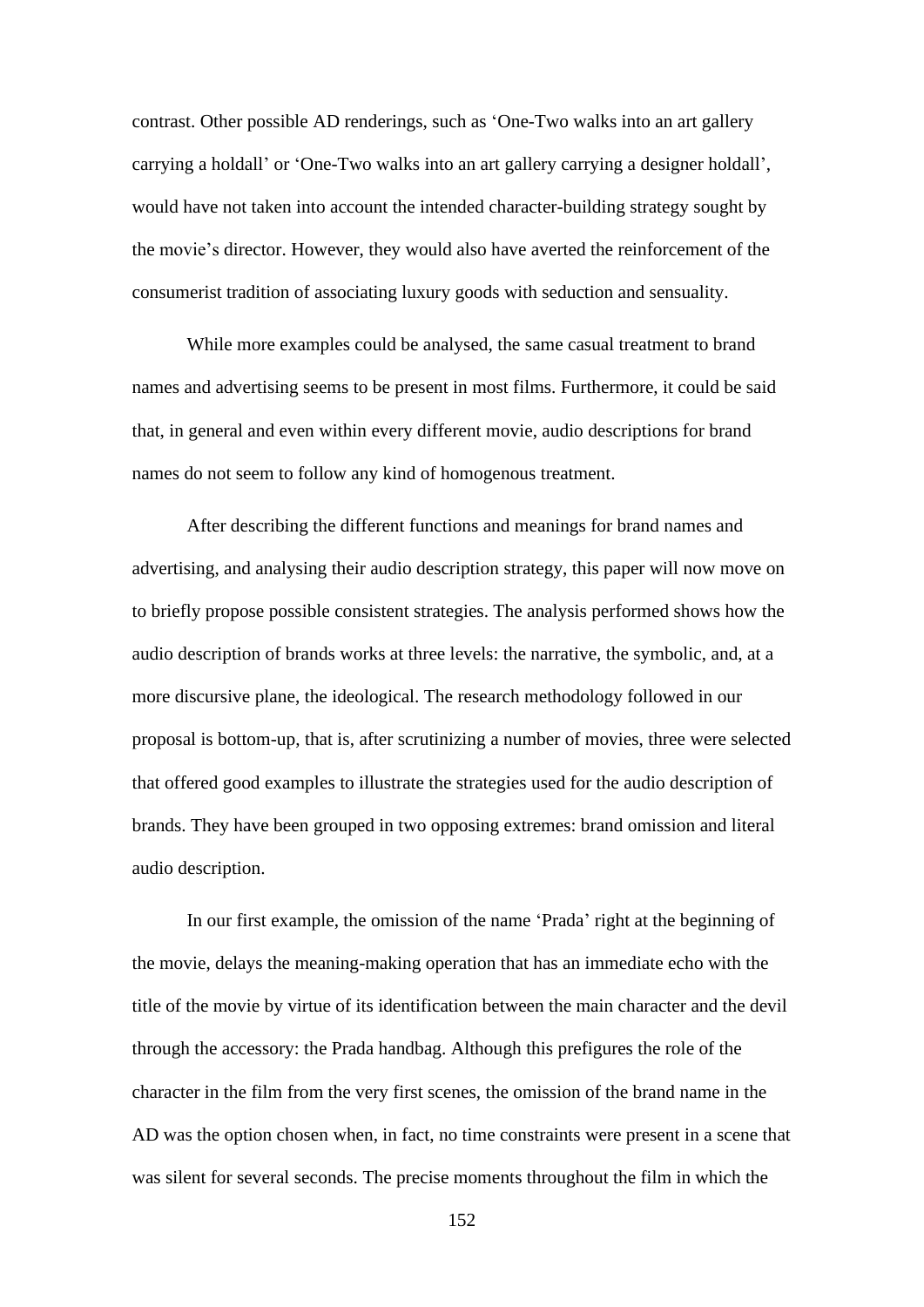identification between the Devil/Prada and the main character Miranda takes place in the audio described version could be measured, and the foreseeable delay in the identification and the subsequent need for a disambiguation would be sufficient proof of how brand names are structurally relevant. This omission also affects the whole movie, since 'anchoring' the compound Prada/Miranda/Devil – which could be considered as a leitmotif in the movie – establishes an initial positioning in the audience that completely disappears in the AD version. As suggested by Vilaró and Orero (2013, 59–60), anchoring has the purpose of calling

attention to itself, and provide a clue—which will act as a tag or marker—in order to ease retrieving the reference and act as a memory triggering device. By contrast, the absence of the highlight, or anchoring, may result in redundancy of information at one extreme, or may result in the resolution of the film going unnoticed.

The other strategy discovered in the examples is that of literal audio description. This would be applied to the narrative function of marking some sort of narratological turn in the plot, when the interaction between the brand name and the plot becomes explicit through the immediately co-occurring dialogue. As Dávila-Montes and Orero have discussed elsewhere (2014), in the film *The Devil Wears Prada*, Andy has a catharsis and a change in attitude reflected by her dress code: from anonymous woolly shapeless garments she adopts Chanel clothing, a style which will define her henceforth. However, the brand name is described literally perhaps just because it has been explicitly mentioned in the dialogues when a receptionist asks: 'Are you wearing the Ch…?'. Andy replies 'Chanel Boots? Yes I am.' This could be further analysed in the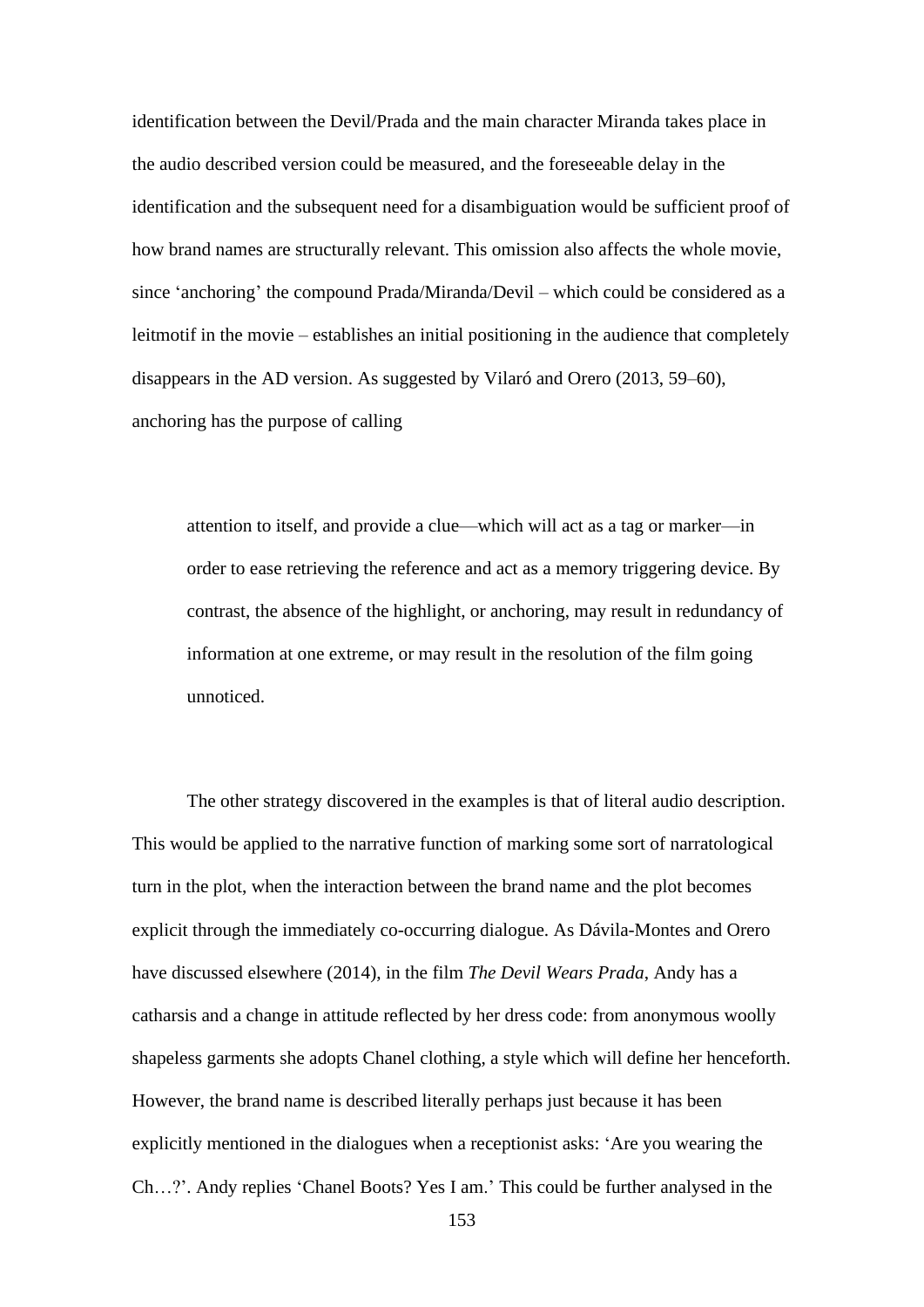fact that the reply is 'Yes; I am' in immediate contiguity to the words 'Chanel Boots': 'Chanel boots, yes I am.' This clearly marks a process of identification of Chanel with Andy, a style which she will adopt throughout the film. The word choice seems to flag the very same mechanisms advertising seeks to trigger in its persuasive process: identification. Later in the movie, a street scene shows the 'new' Andy meeting her boyfriend. She is then described as '[w]ith the Chanel boots.' In this case, literal audio description would seem then to be trigged by explicit dialogical mentions, and they would seem to take place beyond any apparent effort by the AD in order to clarify the function and role of brand names. This strategy may seem superficially the opposite of omission, but it has the same negative impact since it fails to reflect the role of brand names in the movie. The random literal mention of brand names – forced by the dialogue – in a movie built on clothes fashion shows a lack of cohesive criteria for the audio description of brands. The lack of attention to overall cohesiveness can be equally blamed on both strategies: omission and literality. This lack of consistency entails a similar impact on its reception, since the user is left at a superficial level of intended meaning.

At the symbolic level, the audio description of brand names or their omission also affects their reception. Going back to our example, the two receptionists, Emily and Amy, are characterized not just by their physical looks – which are a reflection of quite disparate psychological depictions – but also by the brands of clothing they conspicuously wear in the movie. Emily wears Vivien Westwood and Andy wears Chanel. There is an opposing symbolism in those brands, Westwood being the founder of the punk fashion industry and Chanel a stereotype of elegance. The two opposing styles are in turn part of a double play with symmetries that is enhanced by the wallpapers on their Apple computers: a picture of a natural landscape and the Eiffel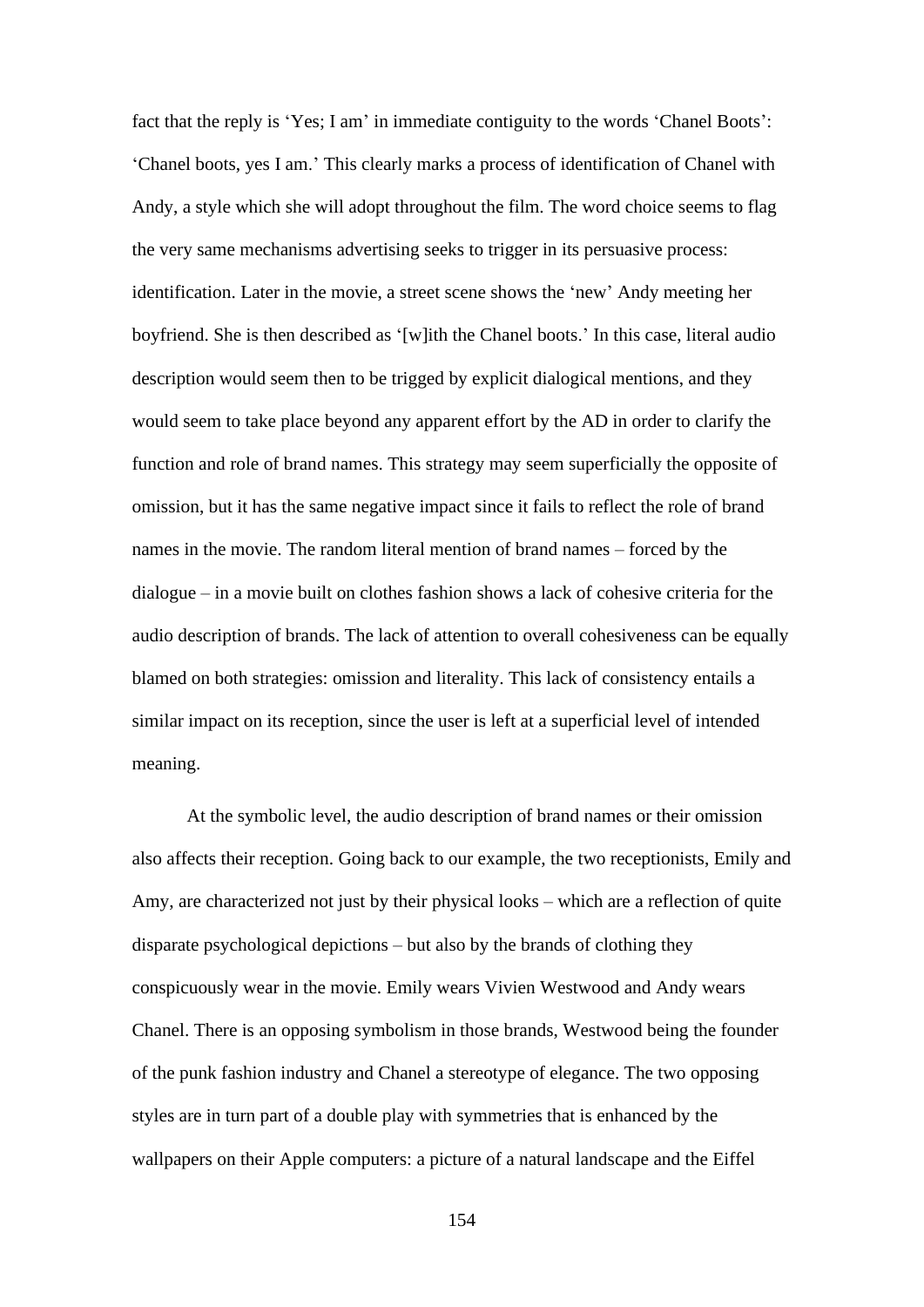Tower at night, respectively. As in the very nature of advertising, this is a game of implicit identifications, symmetries, reflections, contiguity by similarity, and connections that have already been established that elicit participation from the receiver in a faux meaning-making process that parallels the basic meaning-making mechanism without actually executing it (Dávila-Montes, 2008). More than sheer narrative objects that are built into the film for a purpose, brands unleash an array of symbolic relationships that should be consequently understood and considered when drafting audio descriptions. A conscious and thorough analysis of the movie should be performed in order to reflect the many layers of meaning originally shown in the movie, which should be reflected in the AD.

As signalled above, there is a third level in this analysis, belonging to the realm of ideology, and therefore to the discourse of professional ethics, translator ethics, and translator agency. In this regard, the many possible discussions could revolve around the issue of how the audio describer, who is nothing less than a translator from images to words, a translator from audiovisual texts into aural texts, is entitled to contribute to general trends in contemporary consumerism by reinforcing stereotypes (Orero, 2012). This debate deserves a more elaborate background, but the following example would seem to illustrate the dilemma quite aptly: James Holt is a fictional character in *The Devil Wears Prada*, where we have seen that brand names are explicitly named orally and visually. The designer James Holt does not exist, and there isn't a James Holt fashion brand either. He is built in the film and plays a major part in the resolution of the plot. The film manages to create a fictional persona who fits with existing designer archetypes. Andy goes to a fashion party looking for him, and she is carrying a handbag designed by him. This is explicitly mentioned in the dialogue, but James Holt does not exist in the real world. Should the AD point out that he is a fictional character? As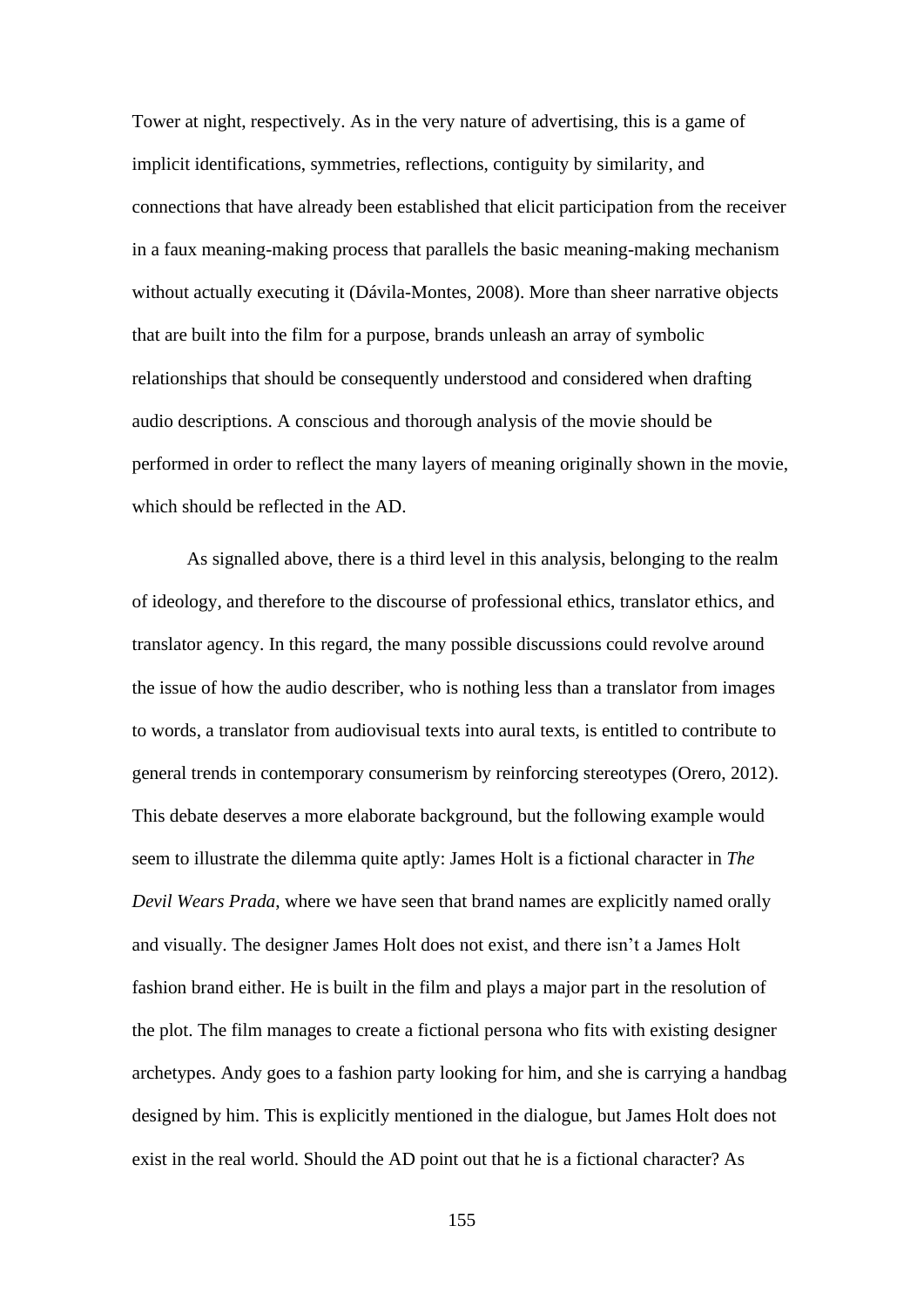Sudjic (2008: 57) notes: 'It is not just how an object looks that is the key to the creation of an archetype. A commanding archetype needs a form that can communicate what it does, and what the user needs to do to make it work.' If AD offers colours to describe objects or emotions, if AD uses designers to describe styles – Vivien Westwood vs. Chanel – what reference will James Holt offer? Should the describer give more information regarding his style, even though he doesn't exist? As Sudjic (2008: 80) states:

[t]hough the work of a designer will only occasionally make a lasting remark by creating a new archetype, it is much more often based on the exploration and manipulation of existing archetypes. Once an archetype has been created, it lingers in our minds, a memory ready for reuse, sometimes in very direct ways.

The movie is therefore recreating the archetype of a creator of archetypes. Is this conceptual *mise en abyme* something the AD should disregard in its efforts to produce a viewer experience for the visually impaired?

#### **6. Conclusion**

There is no prescriptive strategy to audio describe brand names. Far too many elements are in play, beyond the time factor and synchronization, to suggest one strategy over another. Looking at many examples, we have pointed out the main functions which have grouped all instances observed. The first function seems to be related to the construction of characters and hinges on an initial synecdoche, by which a part defines the whole, triggering from there symbolic associations that are only apparently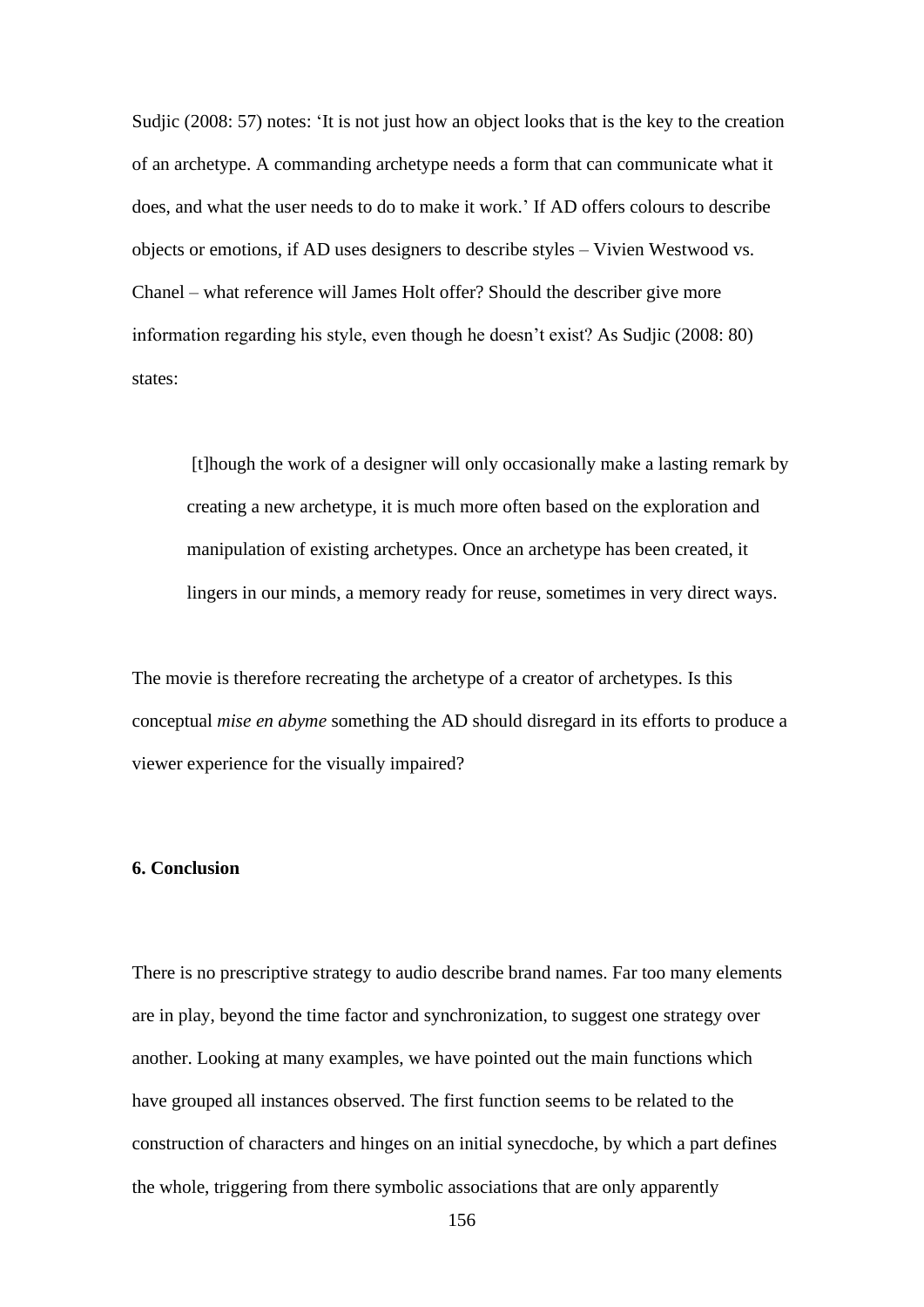symbolic, for they connect to stereotypical brand styles and expectations. As it is connatural to advertising, a simulacrum of connection is made and spectators understand who the character is by making it fall into a ready-made category. The second function may stem from the first one, but is triggered when branded objects appear in different scenes or sequences in the movie. While they may initially help in identifying a particular character trait by the same synecdoche-based and symbolically enhanced association mechanism, their subsequent appearances in the movie and their potential interaction with the plot contributes to weave the drama and to provide endophoric references between different scenes. They may also help in constructing changes in character traits and, in some cases, turning points that may only be fully understood through the visual input provided by the branded object. In both cases, the explicit mention of the brand name in the audio description will become substantial for the reception of the audiovisual material in a comprehensive, cogent way.

While specific advice on a coherent strategy throughout the length of a movie may seem a desirable approach, it is possible that time or sound and music constraints won't allow it. This fundamental principle, that can be applied to almost any other feature to be described in a movie, seems to be overlooked by professionals in a rather consistent fashion when considering brand names in their audio descriptions. To understand the brand name function and evaluate the available strategy to be used within the given restrictions is the way forward in this exercise. Choosing to audio describe one function above another has direct implications for the audio described version of the movie, by contributing to a meaning-making process, alleviating the effort in some cases through timely disambiguation. Audio describers should be aware of both values. The resulting response in the audience may become, therefore, an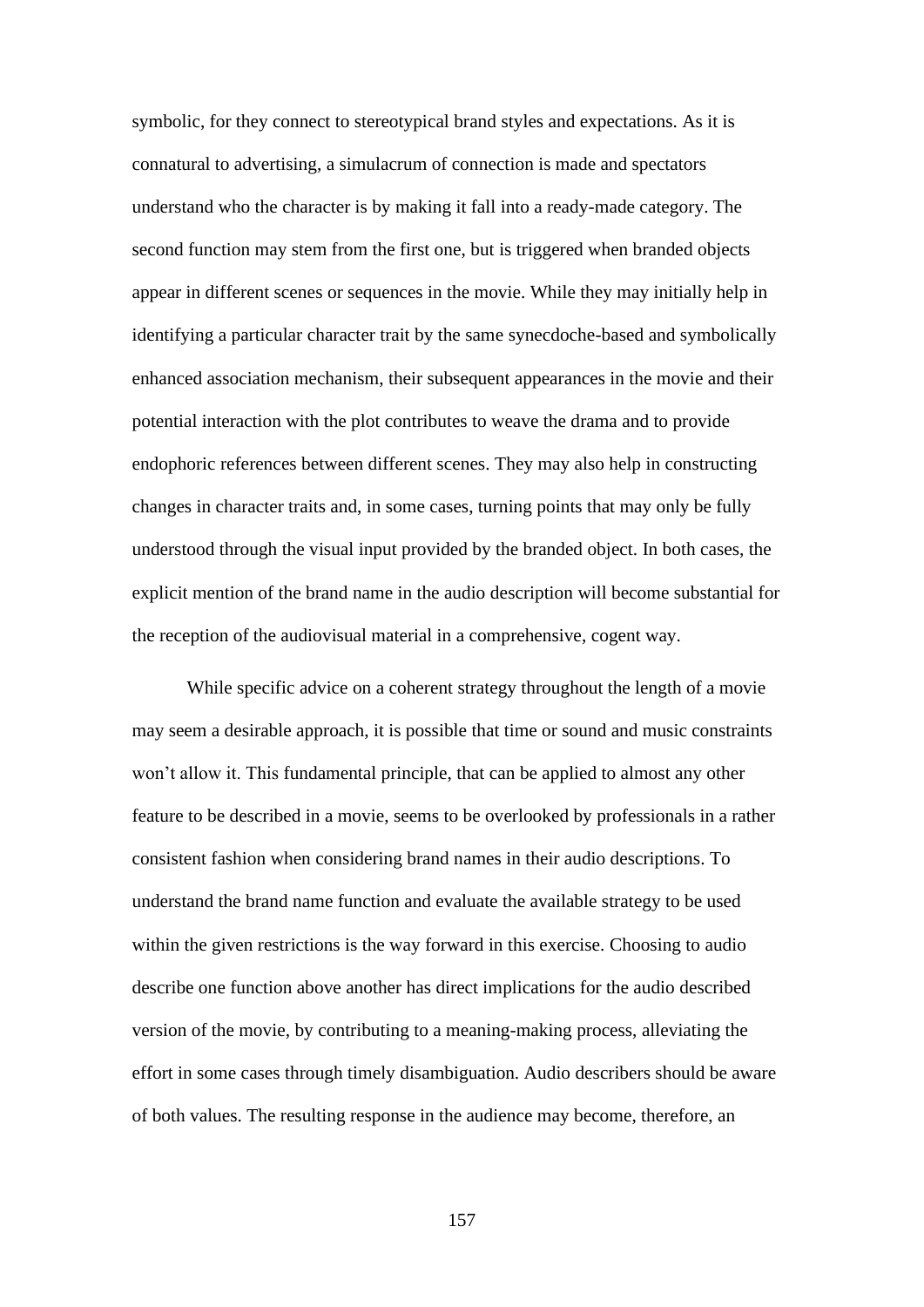immediate consequence of this awareness and its incidence in the decision-making process inherent to this mode of intersemiotic translation.

#### **Acknowledgements**

This research is supported by the grant from the Spanish Ministry of Finance and Competitiveness no. FFI2012-39056-C02-01 *Subtitling for the deaf and hard of hearing and audio description: new formats*, and also by the Catalan Government funds 2014SGR027. It is also partially funded by the European project HBB4ALL #621014.

#### **References**

- Benecke, B. (2014) 'Character Fixation and Character Description' in A. Maszerowska, A. Matamala and P. Orero (eds.) *Audio Description: New Perspectives Illustrated* (Amsterdam: John Benjamins).
- Boivineau, R. (1972a) 'L'a.b.c. de l'adaptation publicitaire', *Meta: Journal des Traducteurs/ Meta: Translator's Journal*, 17(1): 5–28.
- Boivineau, R. (1972b) 'Que pense-t-on de l'adaptation publicitaire en Belgique et en Suisse?', *Meta: Journal des Traducteurs/ Meta: Translator's Journal*, 17(1): 47– 51.
- Boivineau, R., Paré, M., Pelletier, J. F., Normandin, G. and Roy, L. (1972) 'Table ronde: l'adaptation publicitaire, oui ou non?', *Meta: Journal des Traducteurs/ Meta: Translator's Journal*, 17(1): 29–46.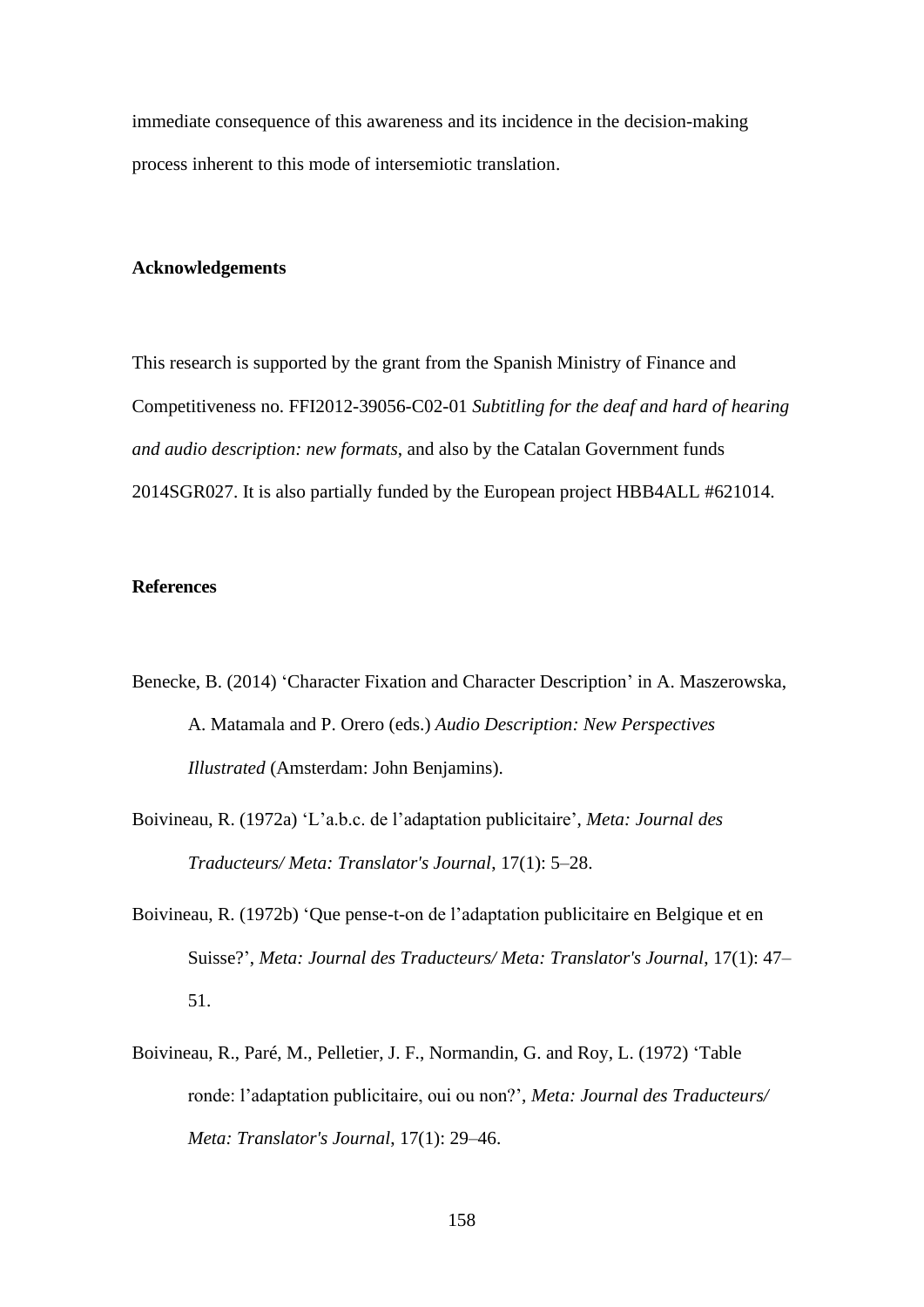Braun, S. (2011) 'Creating Coherence in Audio Description', *Meta: Journal des Traducteurs/Meta: Translator's Journal*, 56(3): 645–662.

Bueno García, A. (2000) *Publicidad y traducción* (Soria: Diputación Provincial de Soria).

Cook, G. (1992) *The Discourse of Advertising* (London and New York: Routledge).

- Dávila-Montes*,* J. (2007) *La traducción de la persuasión publicitaria* (Lewiston, New York: Edwin Mellen).
- Dávila-Montes*,* J. (2013) 'La traducción de publicidad: propuestas metodológicas desde una perspectiva cognitiva y de la lingüística de corpus' in C. Angelelli and C. Gala (eds.) *Minding the Gaps: Translation and Interpreting Studies in Academia* (Asociación de Licenciados y Doctores Españoles en los Estados Unidos).
- Dávila-Montes, J. and Orero, P. (2014) 'Strategies for the Audio Description of Brand Names', *Cultus* (7): 96-108.
- Frankel, D. (Director) (2006) *The Devil Wears Prada* [Motion picture] (United States: Twentieth Century Fox).
- Fryer, L. and Freeman, J. (2012) 'Cinematic Language and the Description of Film: Keeping AD Users in the Frame', *Perspectives: Studies in Translatology*, 21: 1– 15.
- Igareda, P. (2012) 'Lyrics against Images: Music and Audio Description', *MonTI,* 4: 233–254.
- Kruger, J.-L. (2010) 'Audio Narration: Re-narrativising Film', *Perspectives*: *Studies in Translatology,* 18(3): 231–249.
- Kruger, J.-L. (2012) 'Making Meaning in AVT: Eye Tracking and Viewer Construction of Narrative', *Perspectives: Studies in Translatology*, 20(1): 67**–**86.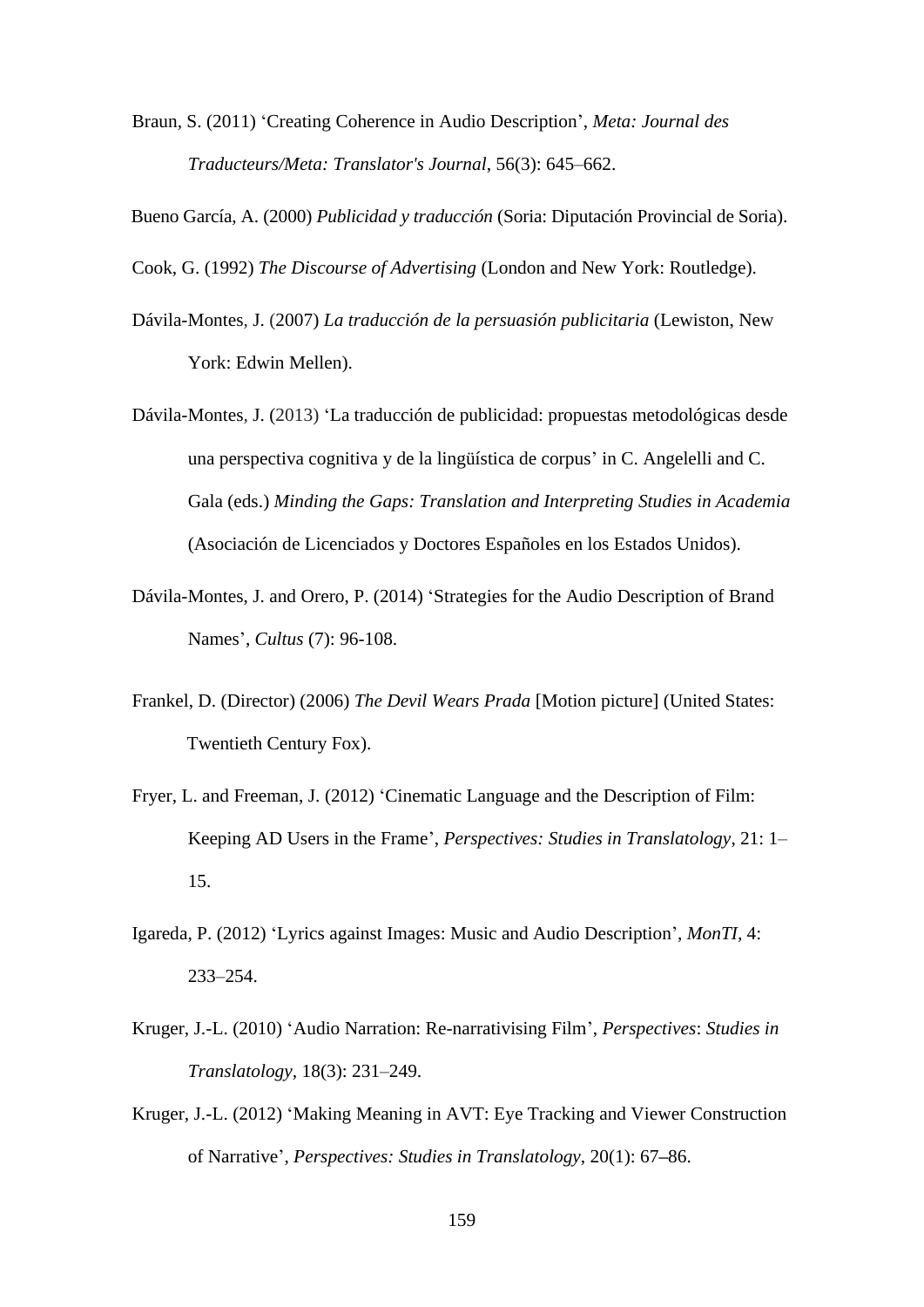Lacan, J. (1977) *Écrits: A Selection*, translated by A. Sheridan (London: Tavistock).

- Lakoff, G. and Johnson, M. (1999) *Philosophy in the Flesh: The Embodied Mind and its Challenge to Western Thought* (New York: Basic Books).
- Maszerowska, A. (2012) 'Casting the Light on Cinema How Luminance and Contrast Patterns Create Meaning', *MonTI,* 4: 65–85.
- Maszerowska, A., Matamala, A. and Orero, P. (eds.) (2014) *Audio Description: New Perspectives Illustrated* (Amsterdam: John Benjamins).
- McQuarrie, E.F. and Mick, D.G. (1996) 'Figures of Rhetoric in Advertising Language', *Journal of Consumer Research*, 22: 424–437.
- McQuarrie, E.F. and Mick, D.G. (1999) 'Visual Rhetoric in Advertising: Text-Interpretive, Experimental, and Reader-Response Analyses', *Journal of Consumer Research*, 26(1): 37–54.
- Munday J. (2004) 'Advertising: Some Challenges to Translation Theory' in B. Adab and C. Valdés Rodríguez (eds.) *Key Debates in The Translation of Advertising Material. The Translator 2(10)* (Manchester: St Jerome).
- Orero, P. (2012) 'Film Reading for Writing Audio Descriptions: A Word is Worth a Thousand Images?' in E. Perego (ed.) *Emerging Topics in Translation: Audio Description* (Trieste: EUT Edizioni Università di Trieste).
- Orero, P. and Vilaró, A. (2012) 'Eye-tracking Analysis of Minor Details in Films for Audio Description', *MonTI,* 4: 295–319.
- Reiner, R. (Director) (2007) *The Bucket List* [Motion picture] (United States: Warner Brothers).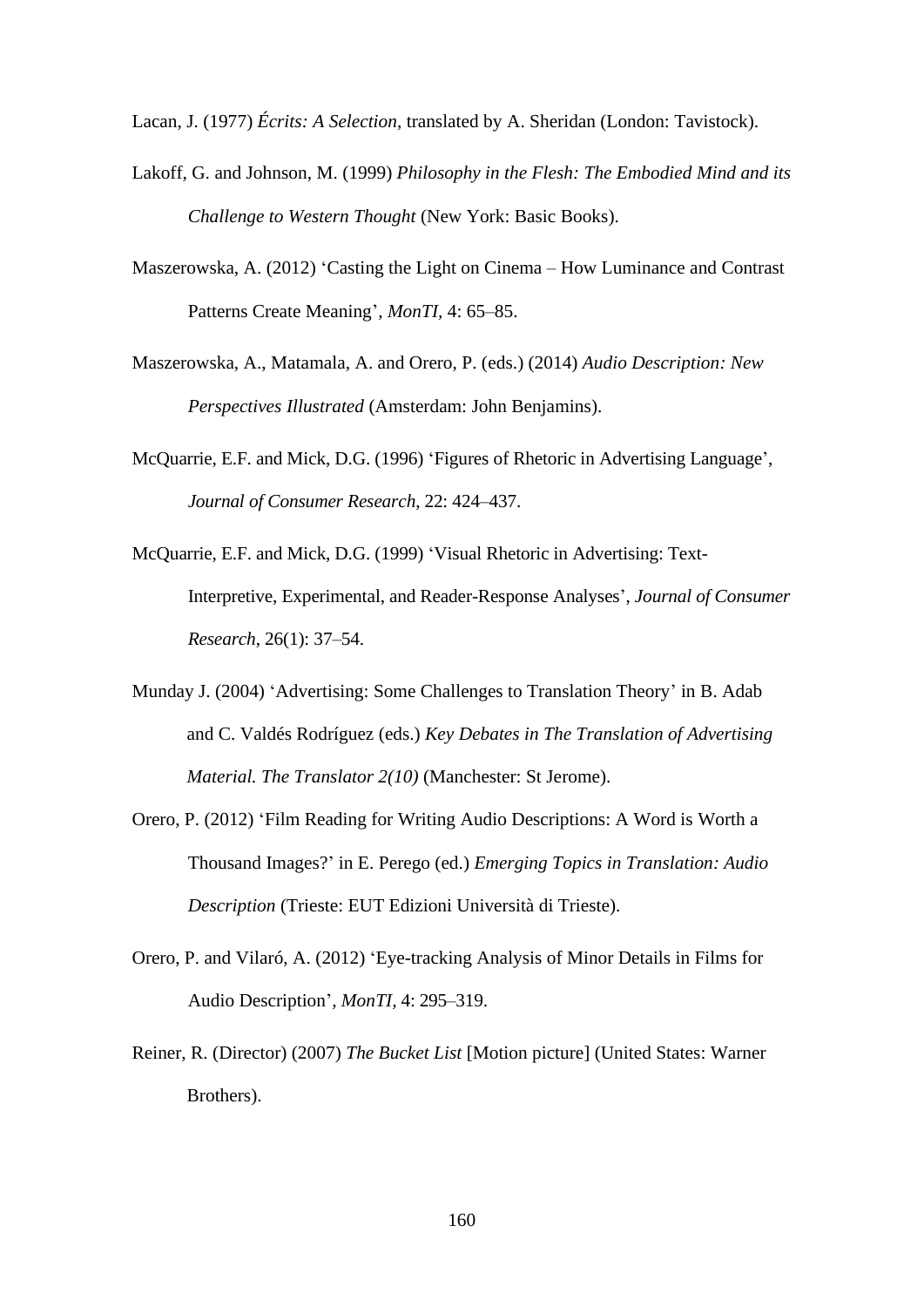- Remael, A. (2012) 'For the Use of Sound. Film Sound Analysis for Audio-Description: Some Key Issues', *MonTI,* 4: 255–276.
- Ritchie, G. (Director) (2008) *RocknRolla* [Motion picture] (United Kingdom: Warner Brothers).
- Rose, M. J. (2001) 'Your Ad Here. Dismayed Authors Respond to the News that a Fancy Jeweler Paid a Noted Novelist to Put its Products Front and Center in Her New Book', *Publishers weekly*, http://www.salon.com/2001/09/05/bulgari/, date accessed 5 November 2014.
- Sudjic, D. (2008) *The Language of Things* (London: Allen Lane).
- Tatilon, C. (1990) 'Le texte publicitaire : traduction ou adaptation', *Meta: Journal des Traducteurs/ Meta: Translator's Journal*, 35(1): 243–246.
- Torresi, I. (2010) *Translating Promotional and Advertising Texts* (Manchester: Saint Jerome).
- Valdés, R. (2004) *La traducción publicitaria: comunicación y cultura* (Valencia: Universidad de Valencia).
- Vercauteren, G. (2012) 'Narratological Approach to Content Selection in Audio Description: Towards a Strategy for the Description of Narratological Time', *MonTI*, 4: 207–231.
- Vilaró, A. and Orero, P. (2013) 'Leitmotif in Audio Description: Anchoring Information to Optimise Retrieval', *International Journal of Humanities and Social Science (IJHSS)*, 3(5): 56-64.
- Williamson, J. (2004[1978]) *Decoding Advertisements* (London and New York: Mario Boyars).